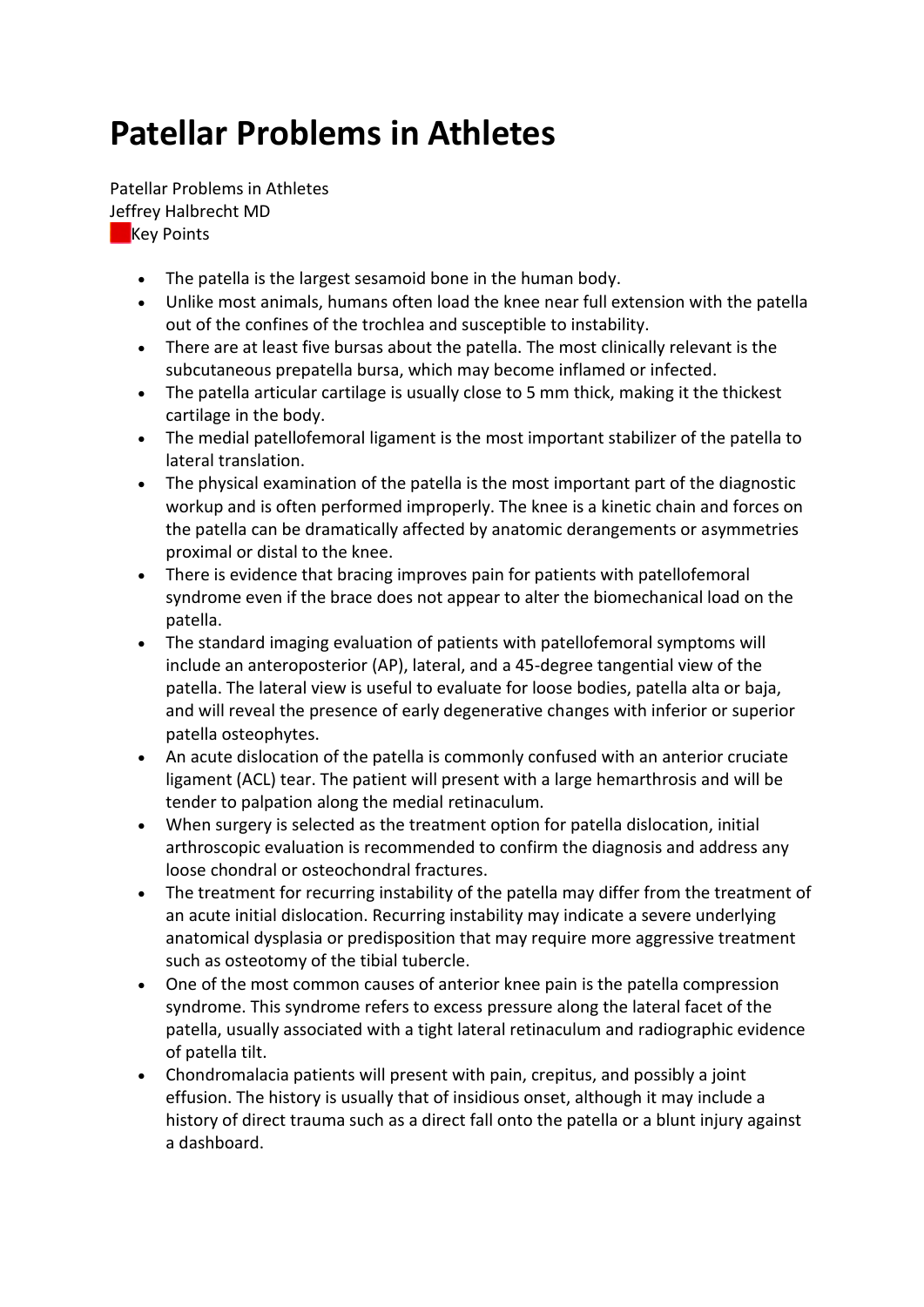## **Anatomy**

The patella is the largest sesamoid bone in the human body  $(1)$ , and like other sesamoid bones, most likely evolved as a mechanism to protect the quadriceps tendon from abrasion and to improve distribution of forces across the tendon [\(2\)](https://musculoskeletalkey.com/patellar-problems-in-athletes/#R2-40). In addition, the patella acts to improve the biomechanical leverage of the quadriceps during extension, acting as a fulcrum [\(3\)](https://musculoskeletalkey.com/patellar-problems-in-athletes/#R3-40) with greatest effect seen at 20 degrees of flexion [\(4\)](https://musculoskeletalkey.com/patellar-problems-in-athletes/#R4-40).

Most animal species load the knee in a flexed position and have a well stabilized patella maintained within the confines of the trochlea throughout the range of motion. Humans, on the other hand, often load the knee near full extension with the patella out of the confines of the trochlea and are susceptible to instability. Interestingly, in greater apes the femoral diaphysis is straight and the trochlea is flat with no elevation of the lateral trochlea ridge and yet the patella remains stable due to the flexed angle of the knee in this species. In humans, the distal femur evolved into an obliquity angle of 8 to 10 degrees, necessitating the development of a deeper trochlea sulcus with an elevated lateral trochlear lip to stabilize the patella [\(5\)](https://musculoskeletalkey.com/patellar-problems-in-athletes/#R5-40).

#### Bursas

There are at least five bursas about the patella [\(Fig 40-1\)](https://musculoskeletalkey.com/patellar-problems-in-athletes/#F1-40). The most commonly described is the subcutaneous prepatella bursa, which is the one that is most clinically relevant and may become inflamed or infected. The prepatellar tendon bursa can also rarely become clinically symptomatic. The intermediate and deep prepatellar bursa as well as the deep infrapatellar bursa are mostly just of anatomical interest. Recently, Dye et al.  $(6)$  have redescribed the three prepatella bursas as the prepatella subcutaneous bursa, the prepatella subfascial bursa, and prepatella sub aponeurotic bursa.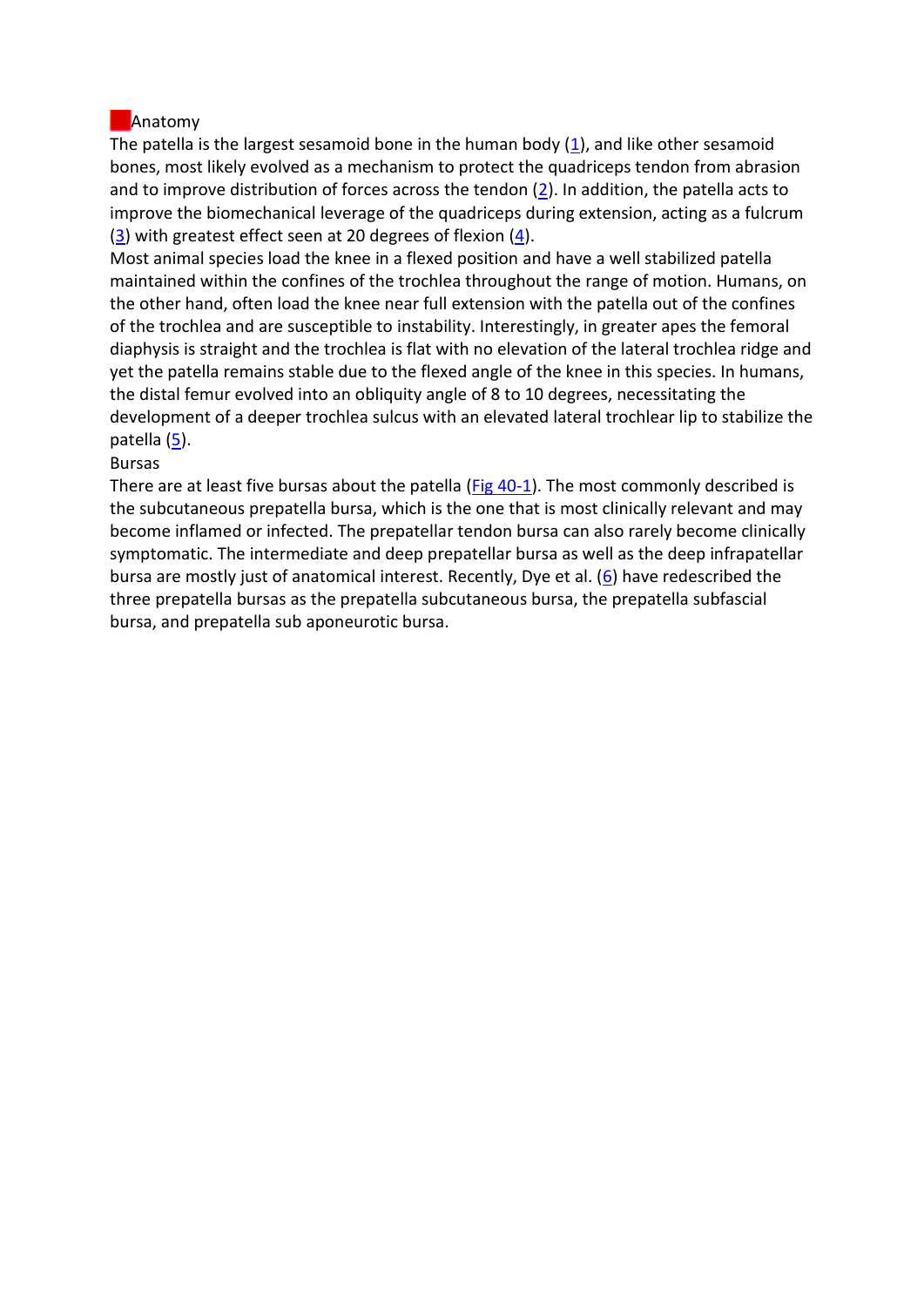

Fig 40-1. Location of bursae about the patella.

## Patella Anatomy

The typical patella is an asymmetrical sesamoid bone with a large flat lateral facet and a more sloped medial facet separated by the central ridge. A much smaller, more vertically shaped odd facet extends from the medial facet and makes contact with the medial trochlea only in maximum flexion [\(Fig 40-2\)](https://musculoskeletalkey.com/patellar-problems-in-athletes/#F2-40).

Different Shapes

Several authors have attempted to classify patella morphology into various shapes and types and correlate these types with the risk of patella chondromalacia and instability [\(Fig 40-3\)](https://musculoskeletalkey.com/patellar-problems-in-athletes/#F3-40). Wiberg [\(7\)](https://musculoskeletalkey.com/patellar-problems-in-athletes/#R7-40) has described three basic types, and Baumgartl [\(8\)](https://musculoskeletalkey.com/patellar-problems-in-athletes/#R8-40) has added a fourth and fifth with patella shape progressing from symmetrical medial and lateral facets (Type 1) to a vertical medial facet and flat lateral facet (Type 5). The Wiberg Type 2 is felt to be the most common type according to Hennsge [\(9\)](https://musculoskeletalkey.com/patellar-problems-in-athletes/#R9-40).

Ratio of Patella to Tendon

The height of the patella relative to the trochlea can have functional significance and is easily measured with a simple lateral radiograph. The normal patella position can be measured in various ways, most commonly by comparing the patella length to the patella tendon length [\(10\)](https://musculoskeletalkey.com/patellar-problems-in-athletes/#R10-40) [\(Fig 40-4\)](https://musculoskeletalkey.com/patellar-problems-in-athletes/#F4-40), although other methods have been described. A patella that sits too proximally, or patella alta, does not make as reliable contact with the trochlea and is often more mobile, resulting in an increased risk of instability. On the other hand, a low riding patella, or patella baja, can block knee flexion and place excessive loads on the patella, resulting in pain and progressive articular cartilage degeneration.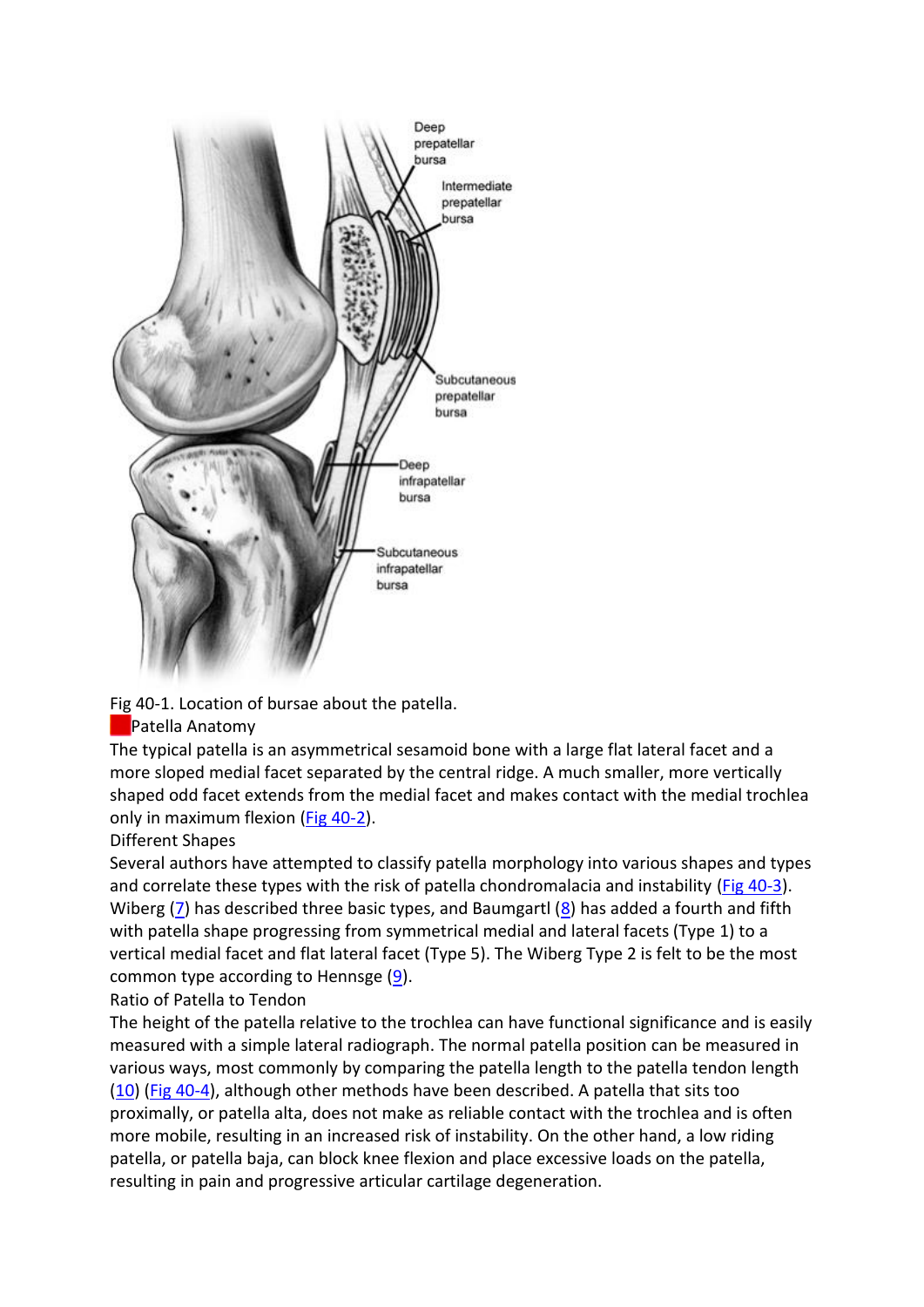

Fig 40-2. The patella has three articulating facets.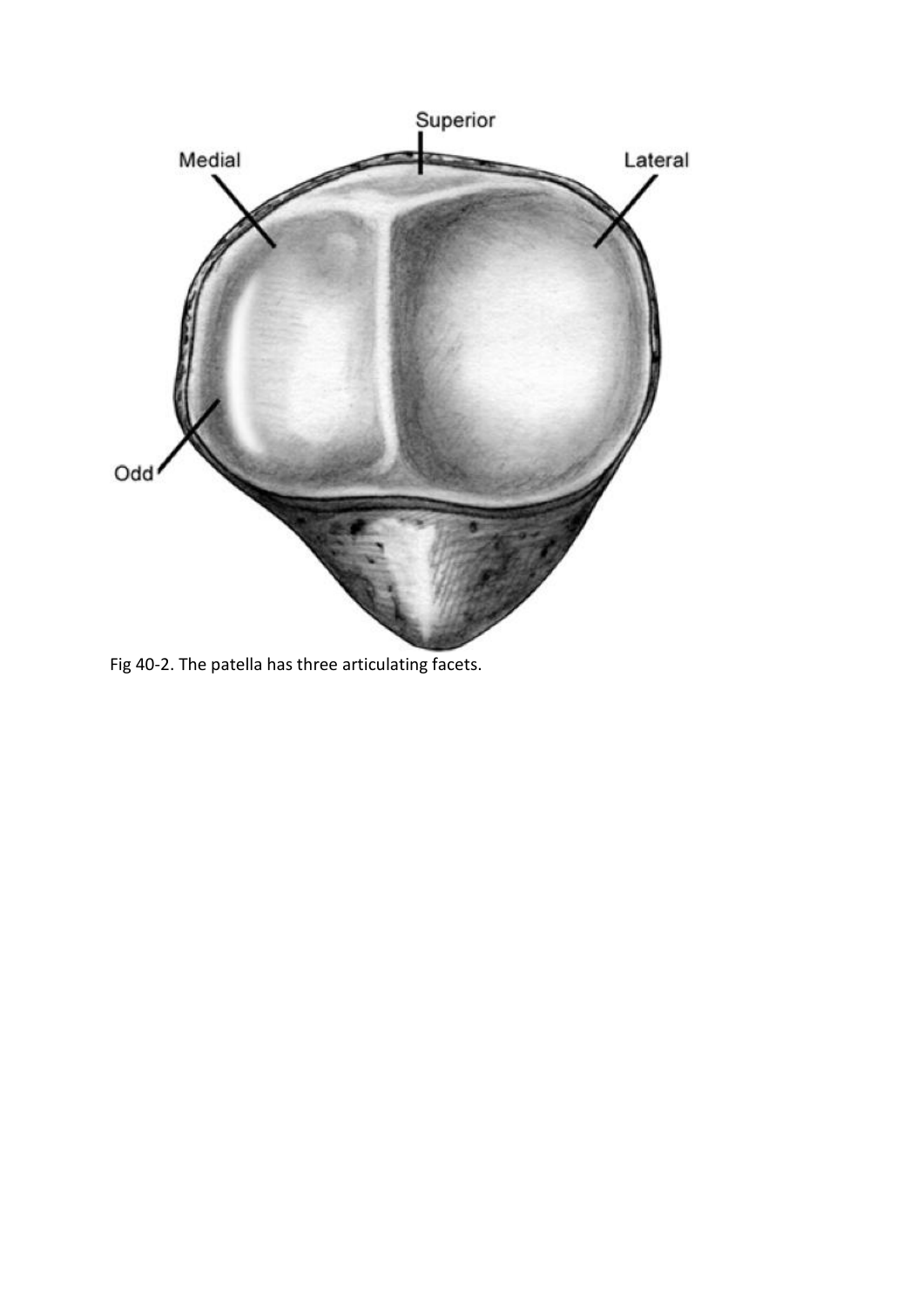

Fig 40-3. Classification of patella by morphology.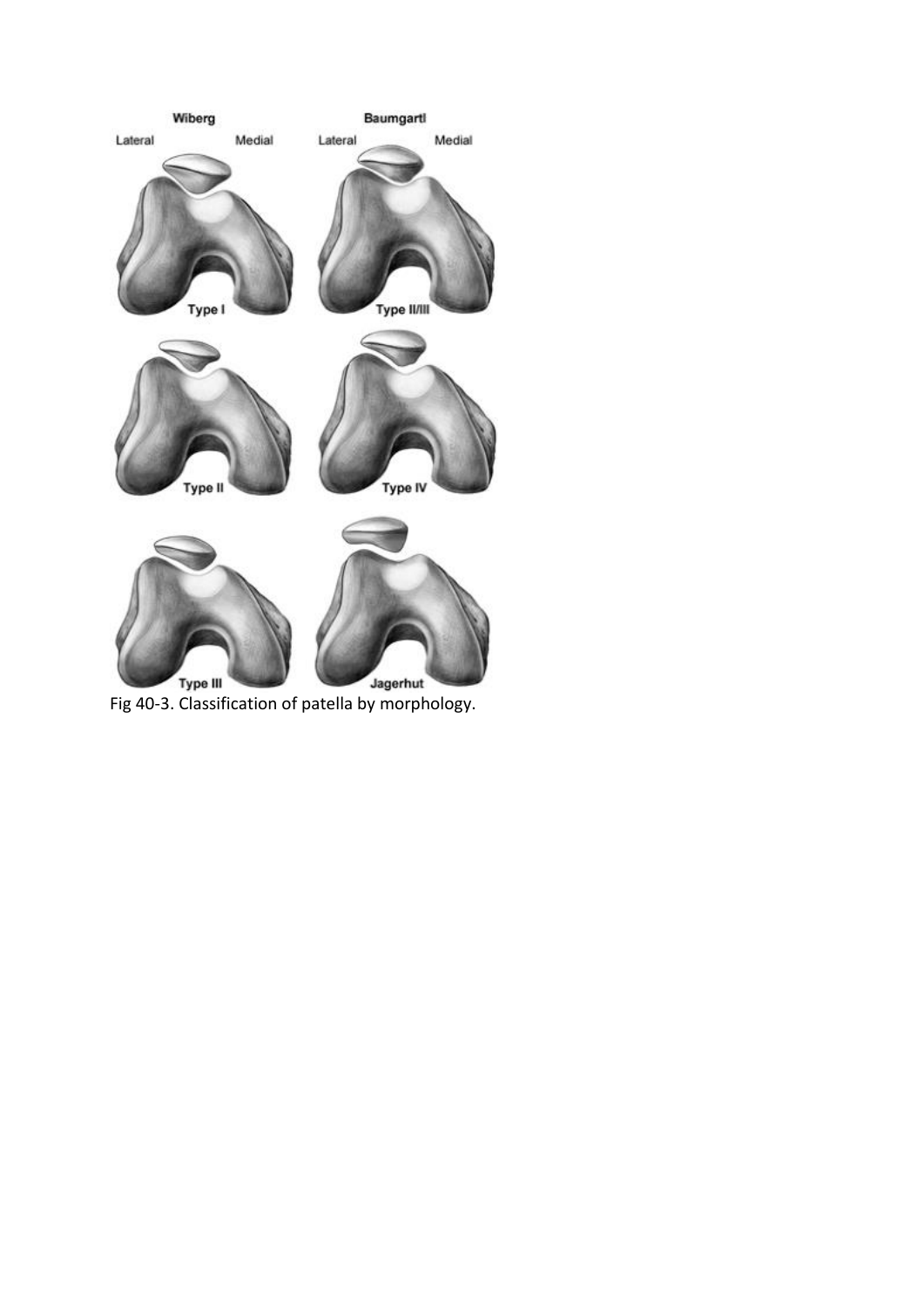

Fig 40-4. Measurement of patella position using the Insall-Salvati method. (From Insall J, Salvati E. Patella position in the normal knee joint. Radiology. 1971;101:101; with permission)



Fig 40-5. Patella articular cartilage is the thickest in the body, measuring close to 5 mm. Cartilage Thickness

The patella articular cartilage is the thickest in the body and usually close to 5 mm thick  $(11)$ . A recent study that carefully measured cartilage thickness of the patellofemoral (P/F) joint in 14 normal human knees using stereophotogrammetry and magnetic resonance imaging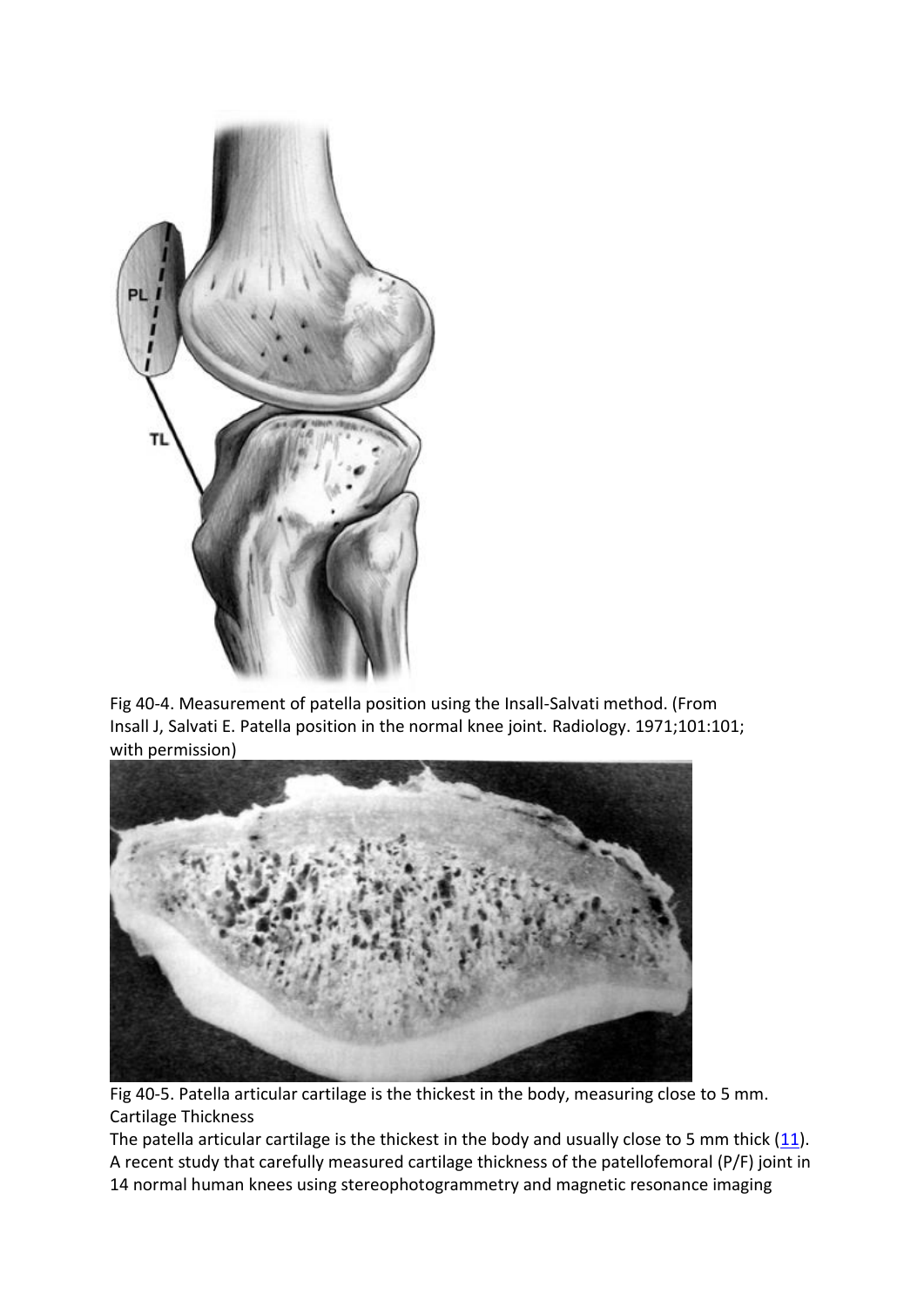(MRI) revealed the average trochlea cartilage thickness to be 2.2 mm (+/-0.4) with a maximum of 3.7 mm, and the patella cartilage to be 3.3 mm (+/-0.6) with a maximum thickness of 4.6 mm [\(12\)](https://musculoskeletalkey.com/patellar-problems-in-athletes/#R12-40) [\(Fig 40-5\)](https://musculoskeletalkey.com/patellar-problems-in-athletes/#F5-40).

**Biomechanics** 

#### Patellofemoral Contact Forces

The main biomechanical function of the patella is to lengthen the extension moment arm of the knee at full extension  $(13)$  [\(Fig 40-6\)](https://musculoskeletalkey.com/patellar-problems-in-athletes/#F6-40). Knee extension torque is the product of the quadriceps force multiplied by the length of the moment arm through which it acts. The patella shifts the quadriceps tendon anteriorly, increasing the length of the moment arm, and thus increasing knee extension torque.

Although frequently described as a pulley, the patella has been shown to function more like a balance beam. Depending upon the degree of knee flexion, the patella is free to tilt. This results in a variable force on the quadriceps and patella tendons depending upon flexion angle. Thus unlike a pulley, where the force on the patella tendon and quadriceps tendon would be equal, the force on the patella tendon is greater near extension, while the force on the quadriceps is greater with knee flexion [\(14](https://musculoskeletalkey.com/patellar-problems-in-athletes/#R14-40)[,15\)](https://musculoskeletalkey.com/patellar-problems-in-athletes/#R15-40) [\(Fig 40-7\)](https://musculoskeletalkey.com/patellar-problems-in-athletes/#F7-40). This understanding is of great help in planning proper rehabilitation for injuries to the patella or quadriceps tendons.



Fig 40-6. The patella serves to lengthen the extension moment arm of the knee in full extension.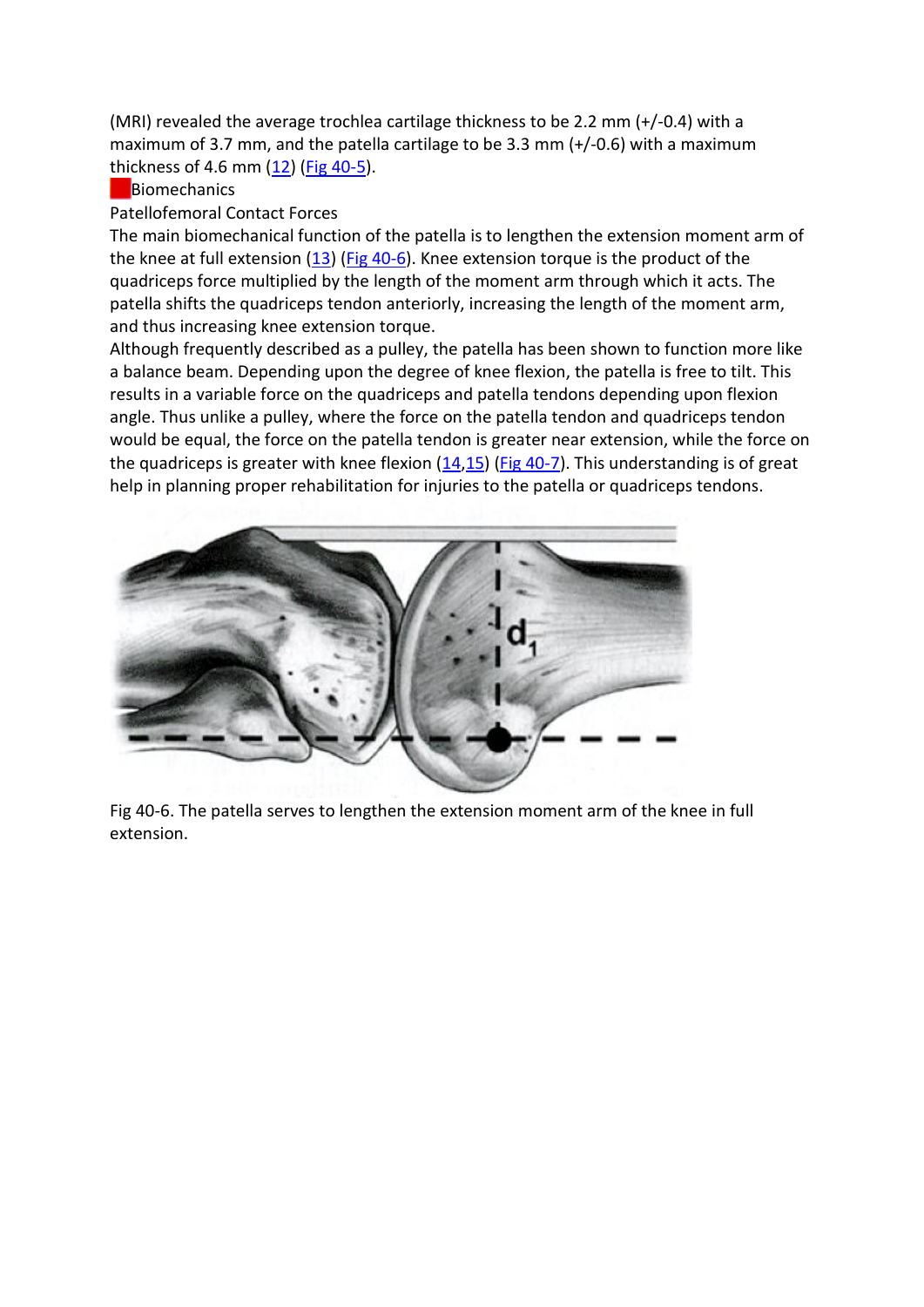

Fig 40-7. The patella acts as a balance beam as demonstrated by the striped bar. Change in patella tilt due to the balance beam effect results in changing lever arm length between the patella tendon and quadriceps tendon. As the lever arm decreases, force on the tendon increases, resulting in greater patella tendon force in extension and greater quadriceps tendon force in flexion.

The location of contact forces across the patella also varies depending upon knee flexion angle. Due to patella tilt, as well as a shifting moment arm, the distal patella is loaded more in lesser degrees of knee flexion, and the proximal patella is loaded more at greater degrees of knee flexion [\(16\)](https://musculoskeletalkey.com/patellar-problems-in-athletes/#R16-40). Due to changing lever arms, quadriceps force and patella tendon force also vary with knee flexion angle, with greater quadriceps force occurring at high flexion angles [\(Fig 40-8\)](https://musculoskeletalkey.com/patellar-problems-in-athletes/#F8-40).

Patellofemoral compression force is the result of compression of the patella into the trochlea groove resulting from a combination of quadriceps and patella tendon forces. With standard weight bearing activities, maximum patella femoral contact force is thought to occur at approximately 70 to 80 degrees of knee flexion [\(17\)](https://musculoskeletalkey.com/patellar-problems-in-athletes/#R17-40). As the knee flexes beyond this level, patella forces decreases as force is shifted onto the quadriceps tendon which begins to directly articulate with the trochlea. Although patellofemoral contact forces increase with knee flexion, the total contact area also increases with knee flexion. This distributes the forces over a greater contact area resulting in a less significant increase in force per sq mm, or contact pressure.

Patellofemoral contact force is generated by increased quadriceps torque. The quadriceps torque will increase based on the subject's body weight and the distance of the center of the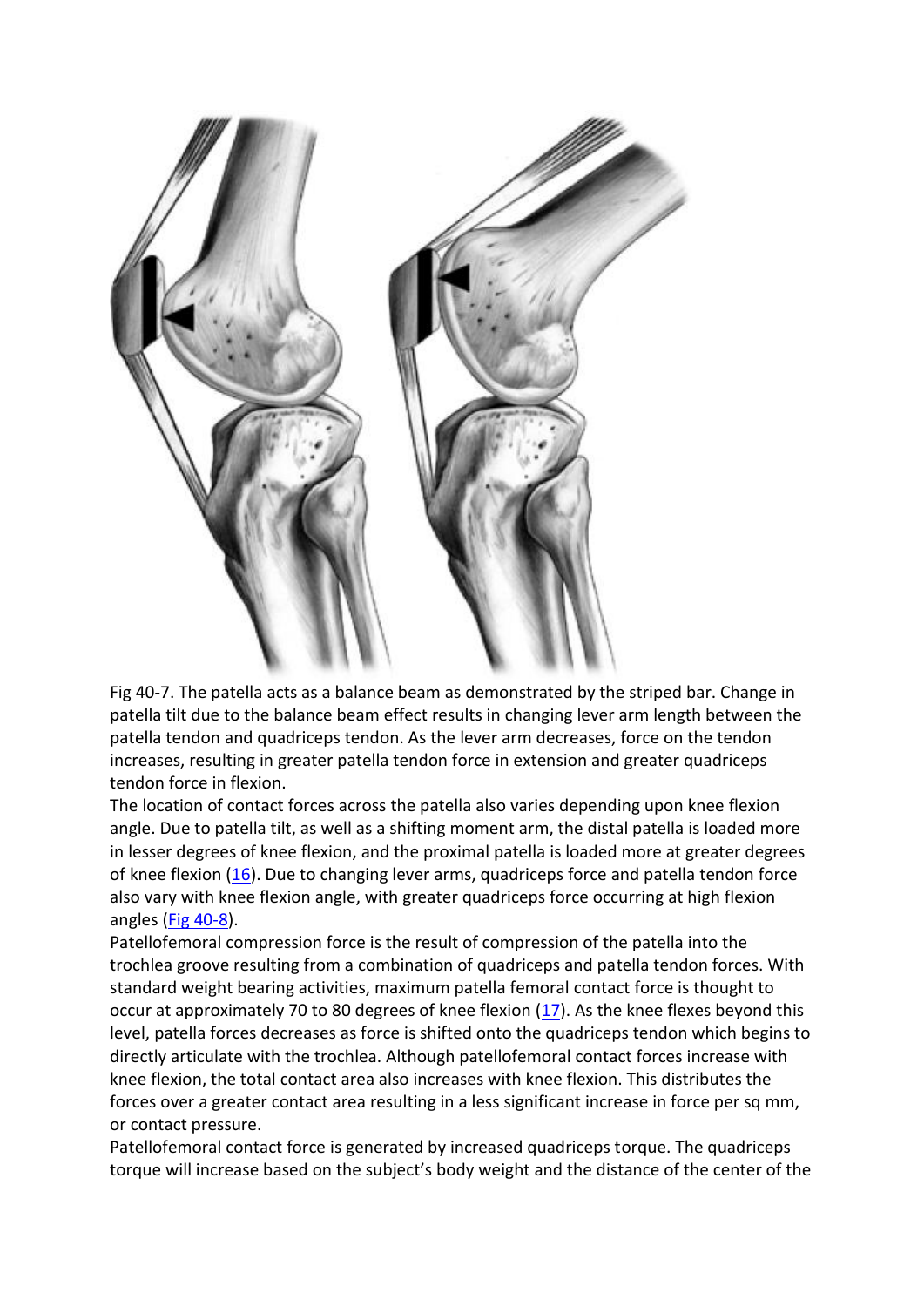body mass from the center of the knee joint (torque = force × distance). This has important implications for understanding how patients with patella disorders compensate their body position during stair climbing in order to unload the patella [\(Fig 40-9\)](https://musculoskeletalkey.com/patellar-problems-in-athletes/#F9-40).



Fig 40-8. Maximum patella femoral contact force occurs at 70 to 80 degrees of flexion. Because patella pressure increases with knee flexion, the patella articular cartilage is thicker at its midpoint, where greatest contact pressure occurs.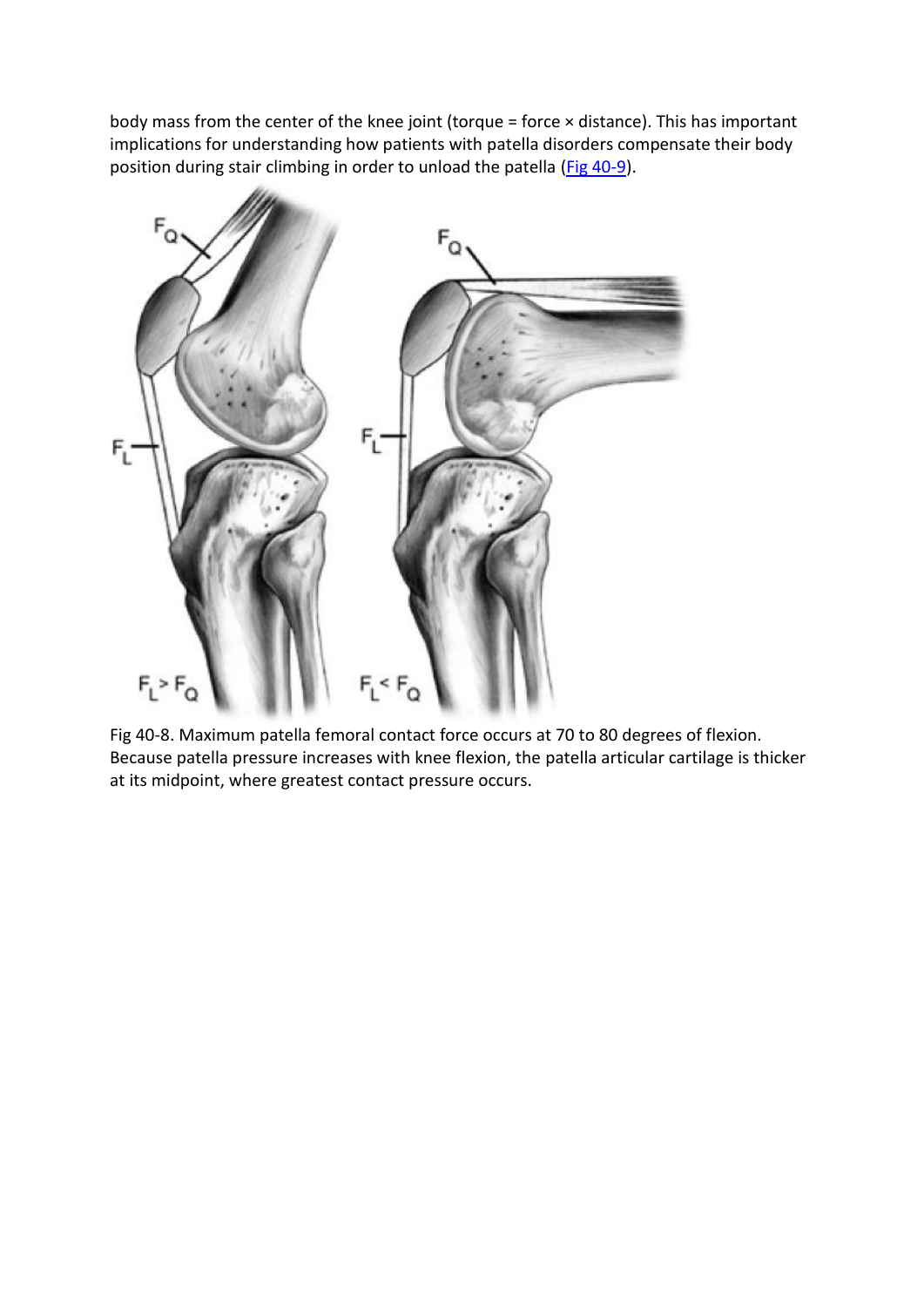

Normal body position

Abnormal body position

Fig 40-9. Patella femoral contact force is affected by body position, decreasing as patients forward flex at the hip during stair climbing.



Fig 40-10. Patella femoral contact force increases four fold with leg extension exercises at 30 degrees.

Until now, we have been discussing the biomechanics of normal weight bearing or closed chain activities. With knee extension (open chain) exercises, the patellofemoral contact forces actually increase with extension rather than flexion, due to the application of weight so far from the knee joint and the increase lever arm. The resulting large contact force over the relatively small contact area present during knee extension results in excessive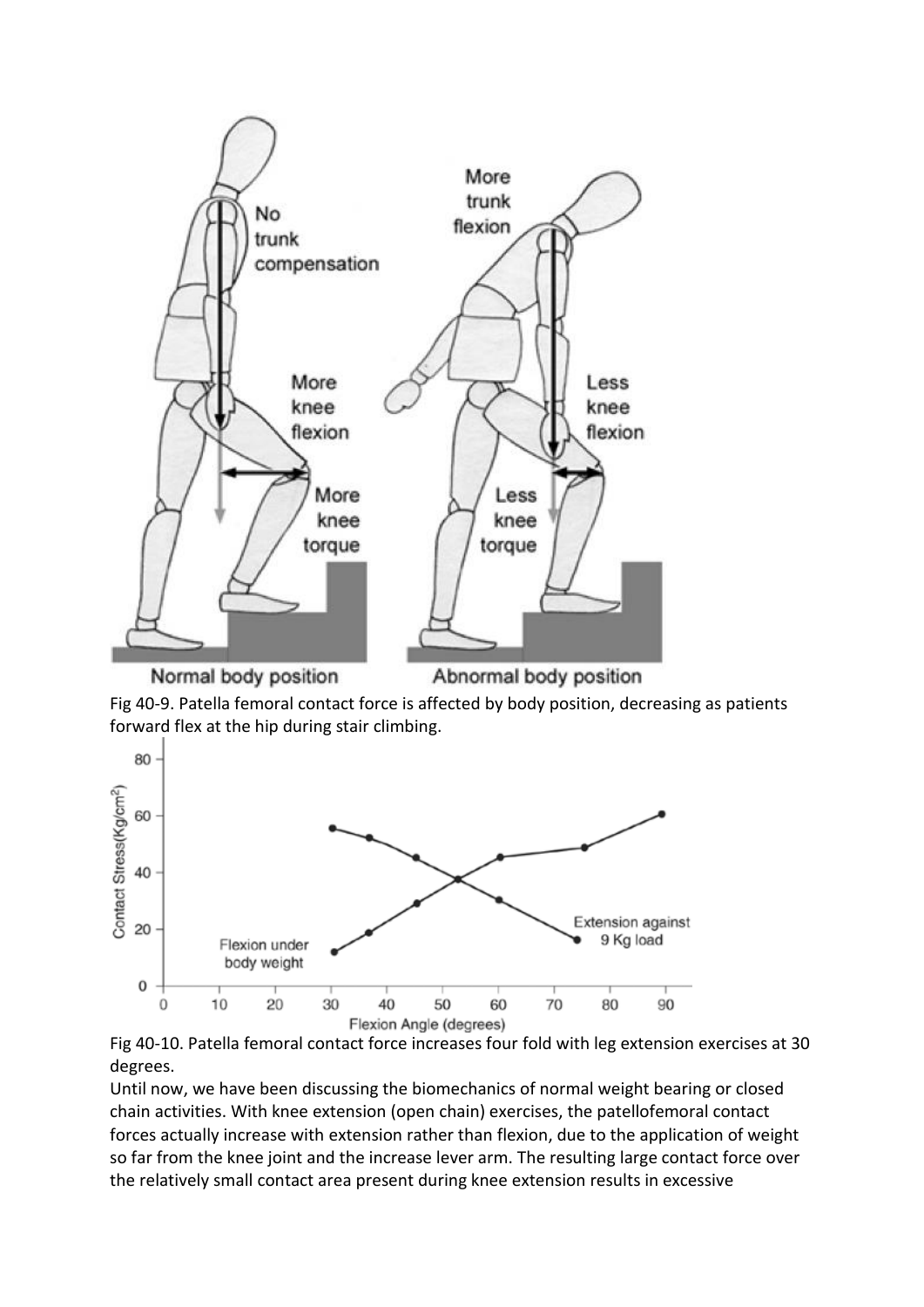patellofemoral contact pressure (force per unit area). Performing a knee extension exercise at 30 degrees of flexion using a 20 pound weight will result in pressure that is four times that present during physiological loading [\(15\)](https://musculoskeletalkey.com/patellar-problems-in-athletes/#R15-40) [\(Fig 40-10\)](https://musculoskeletalkey.com/patellar-problems-in-athletes/#F10-40).

Chondromalacia is thought to result from excessive patellofemoral contact pressure. After articular cartilage breakdown occurs, local contact pressure is reduced by up to 90%, resulting in concomitant increase in adjacent contact pressure of 90% [\(17\)](https://musculoskeletalkey.com/patellar-problems-in-athletes/#R17-40). This may explain the often rapid progression of chondromalacia after it begins, and provides rationale for recommendation for activity modification for athletes with chondromalacia.

It is helpful to understand the relative patellofemoral forces associated with various activities. Various authors have evaluated these forces, with somewhat different conclusions based on experimental design. Reilly and Martens [\(18\)](https://musculoskeletalkey.com/patellar-problems-in-athletes/#R18-40) showed that walking results in a PF force of 0.5  $\times$  body weight similar to straight leg raising [\(Table 40-1\)](https://musculoskeletalkey.com/patellar-problems-in-athletes/#T1-40). Stair climbing results in a force of 3.3  $\times$  body weight, and squatting in a whopping 7.6  $\times$  body weight. More recent studies have suggested that squatting may only increase forces to  $3 \times$  body weight [\(4](https://musculoskeletalkey.com/patellar-problems-in-athletes/#R4-40)[,17](https://musculoskeletalkey.com/patellar-problems-in-athletes/#R17-40)[,19\)](https://musculoskeletalkey.com/patellar-problems-in-athletes/#R19-40). Jogging increases PF force to  $6 \times BW$  [\(20\)](https://musculoskeletalkey.com/patellar-problems-in-athletes/#R20-40) and jumping to  $12 \times BW$  [\(20a\)](https://musculoskeletalkey.com/patellar-problems-in-athletes/#R20A-40).

Patella tracking is dependent upon a multitude of anatomic factors. Static factors include bony anatomy and ligamentous structures. Dynamic factors include muscular interaction and change in anatomical relationships related to range of motion of the knee. Static bony anatomy that contributes to PF stability includes the depth and shape of the trochlea, the shape of the patella, femoral anteversion, and tibial rotation, along with the relative valgus alignment of the femoral-tibial articulation.

#### **TABLE 40-1 Patellofemoral Forces Associated with Physical Activity**

| BICYCLING: $1.2 \times BW^{\underline{a}}$               |          |                   |
|----------------------------------------------------------|----------|-------------------|
| RISING FROM A CHAIR w ARMS: <3 $\times$ BW $\frac{1}{2}$ |          |                   |
| <b>ISOKINETIC EXERCISES: Kaufman</b> ⊆                   |          |                   |
| 60 deg/sec 5.1 BW at 70 deg                              |          |                   |
| 180 deg/sec 4.9 BW at 80 deg                             |          |                   |
| DAHLQUIST <sup>d</sup>                                   |          |                   |
| Squat-descent                                            |          | 7.6 BW at 140 deg |
| Squat-rise                                               |          | 6.0 BW at 140 deg |
| REILY AND MARTENS <sup>e</sup> (18-119)                  |          |                   |
| <b>WALKING</b>                                           | $0.5$ bw | <b>10 DEG</b>     |
| <b>STRAIGHT LEG RAISE</b>                                | $0.5$ bw | 0 DEG             |
| STAIRS (UP OR DOWN)                                      | $3.3$ bw | 60 DEG            |
| SQUAT                                                    | 7.6 bw   | <b>120 DEG</b>    |
| <b>PF KINEMATICS</b>                                     |          |                   |

CONTRIBUTORS TO P/F STABILITY

*<sup>a</sup>* Eriscson MO, Nisell R. Tibiofemoral joint forces during ergometer cycling. *Am J Sports Med*. 1986;14(4):285–290*<sup>b</sup>* Ellis MI, Sweedhom BB, Wright V. Forces in the knee joint whilst rising from a seated position. *J Biomed Eng*. 1984;6(2):113–120.*<sup>c</sup>* Kaufman KR, et al. Dynamic joint forces during knee isokinetic exercise. *Am J Sports Med*. 1991;19(3):305–316.*<sup>d</sup>* Dahlkvist NJ, et al. Forces during squatting and rising from a deep squat. *Eng Med*. 1982;11(2):69–76.*<sup>e</sup>* Reilly DJ, Martens M. Experimental analysis of the quadriceps force and Patellofemoral joint reaction force for various activities. *Acta Orthop Scan*. 1972;43:126.

The Q angle is defined as the angle between the quadriceps mechanism and the patella tendon and is a helpful measure of patella tracking. The greater the anatomic valgus, or the greater external rotation present in the tibia, the larger the Q angle will be, resulting in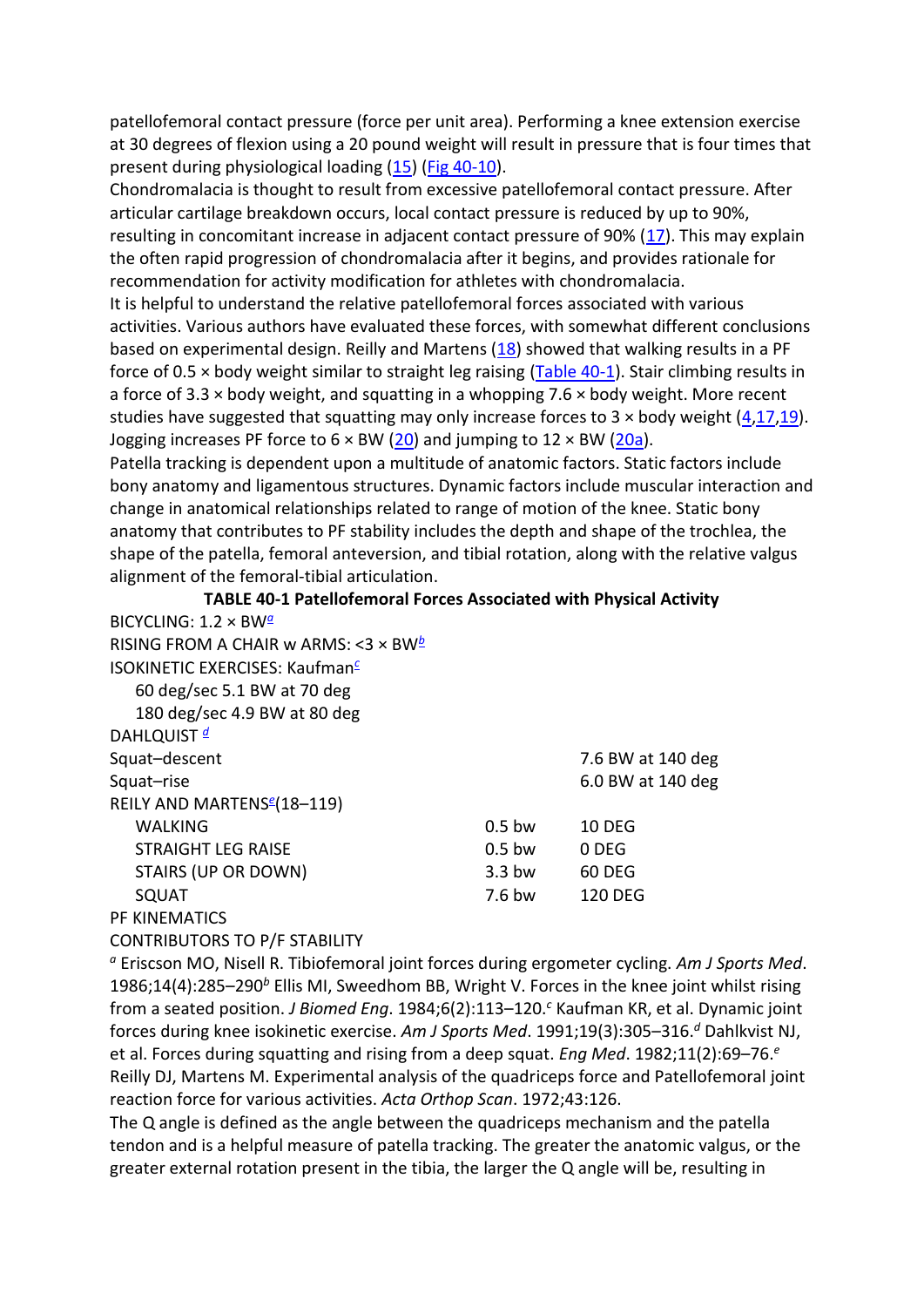laterally directed force vector ( $Fig 40-11$ ). Normal Q angle is typically considered to be <15 degrees. Increased femoral anteversion will also result in a high Q angle by causing internal rotation of the femur relative to the tibia.



Fig 40-11. The Q angle is a helpful measure of patella tracking. There are differing opinions as to whether the Q angle is best measured in extension, 30 degrees, or 90 degrees of flexion.

From full knee extension to approximately 20 degrees of flexion, the patella rests superior to the trochlea groove, and is stabilized by a combination of ligamentous and muscular forces. Patella stability at this point is determined by overall quadriceps tension, with medial sided stability contributed by Vastus Medialis Obliquos (VMO) contracture and medial patella femoral ligament tension, and lateral stability contributed by the lateral retinaculum. After approximately 25 degrees of flexion, the patella becomes engaged in the trochlea groove and stability is maintained by bony congruity with the trochlea.

#### **Contributors to Instability**

Disruption or distortion of any of the anatomic factors previously mentioned can result in patellofemoral instability.

#### Trochlea Dysplasia

Trochlea dysplasia is felt to be a contributor to patella instability, but is often difficult to measure accurately. A recent MRI study showed a 100% sensitivity and a 96% specificity when a criteria of <3 mm trochlea depth was utilized as a measurement, done 3 cm above the femorotibial articulation [\(21\)](https://musculoskeletalkey.com/patellar-problems-in-athletes/#R21-40). Trochlea dysplasia is rare, and even when present, does not usually require direct treatment. For patella instability associated with severe trochlea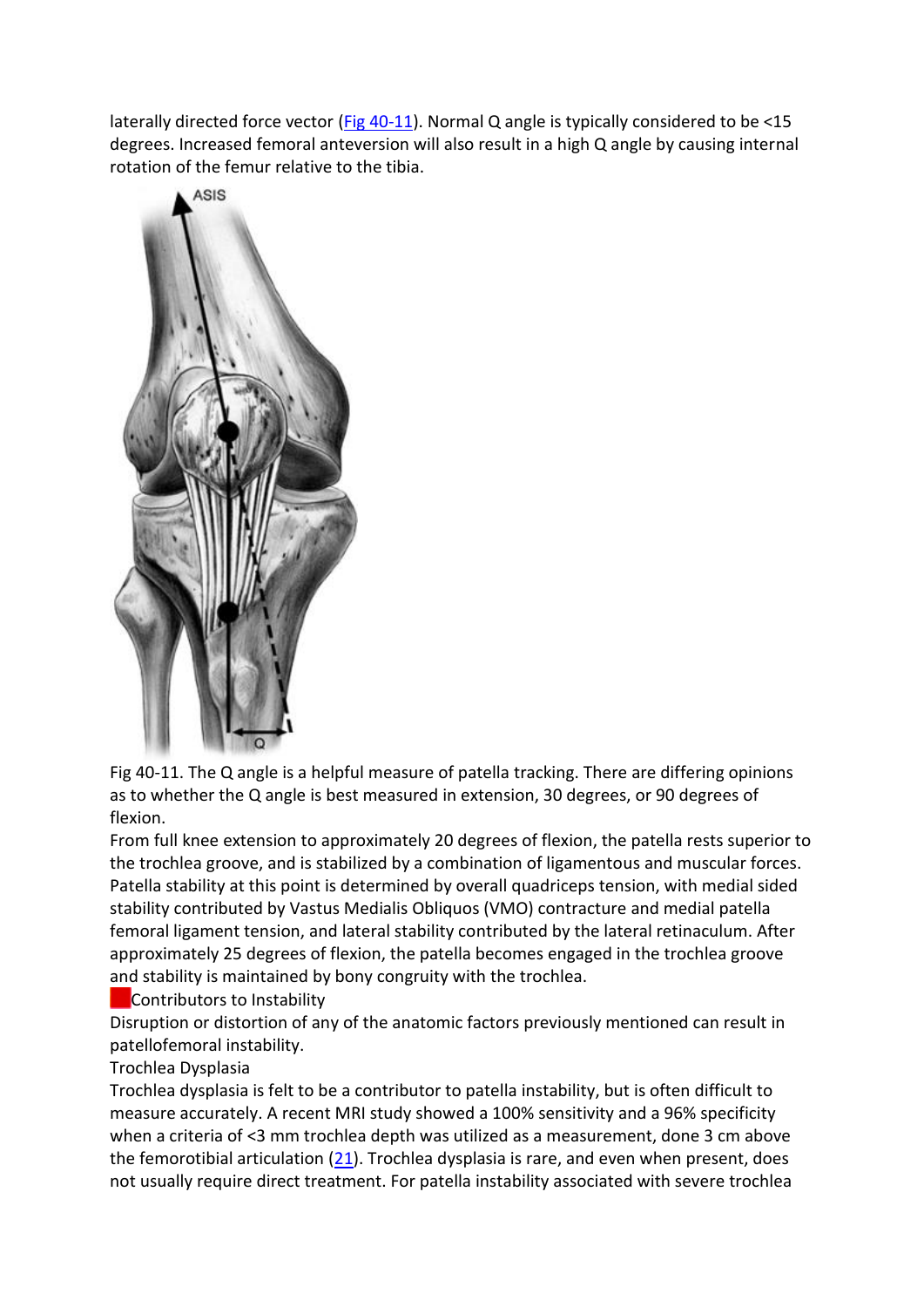dysplasia, several procedures have been described to deepen the trochlea (trochleoplasty) including osteotomy and elevation of the lateral trochlea with bone grafting [\(22\)](https://musculoskeletalkey.com/patellar-problems-in-athletes/#R22-40) or undermining and deepening of the trochlea groove  $(23)$ . It is our experience that even in the presence of trochlea dysplasia, trochleoplasty is usually not necessary, and the vast majority of patella instability can be managed with either proximal soft tissue realignment, or osteotomy of the tibial tubercle

Medial Patellofemoral Ligament Insufficiency

Numerous studies have shown that the medial patellofemoral ligament (MPFL) is the most important stabilizer of the patella to lateral translation. Hautamaa et al. [\(24\)](https://musculoskeletalkey.com/patellar-problems-in-athletes/#R24-40) showed in a cadaver biomechanical study that with serial sectioning, the MPFL contributes 50% of the patellofemoral stability [\(24\)](https://musculoskeletalkey.com/patellar-problems-in-athletes/#R24-40) [\(Fig 40-12\)](https://musculoskeletalkey.com/patellar-problems-in-athletes/#F12-40). In a similar study, Desio et al. [\(25\)](https://musculoskeletalkey.com/patellar-problems-in-athletes/#R25-40) showed that the MPFL contributes 60% of the stability, with the medial patellomeniscal ligament contributing an additional 1%. Clinical studies on patients with patella dislocation also seem to confirm this finding, with both surgical and MRI evidence of disruption of the MPFL after patella dislocation [\(26,](https://musculoskeletalkey.com/patellar-problems-in-athletes/#R26-40)[27](https://musculoskeletalkey.com/patellar-problems-in-athletes/#R27-40)[,28\)](https://musculoskeletalkey.com/patellar-problems-in-athletes/#R28-40).

#### Excessive Femoral Anteversion

An increase in femoral anteversion will result in relative external rotation of the tibia. This will result in an increase in the Q angle and a tendency toward lateral tracking of the patella. Correction of patella malalignment in this situation can theoretically be accomplished through a femoral osteotomy. Because of the obvious invasiveness and risks, however, this procedure is not recommended. Treatment is directed at the relative external rotation of the tibia by osteotomizing the tibial tubercle and moving it medially to decrease the Q angle.



Fig 40-12. The medial patella femoral ligament contributes greater than 50% of the stability of the patella to lateral dislocation. Excessive Tibial External Rotation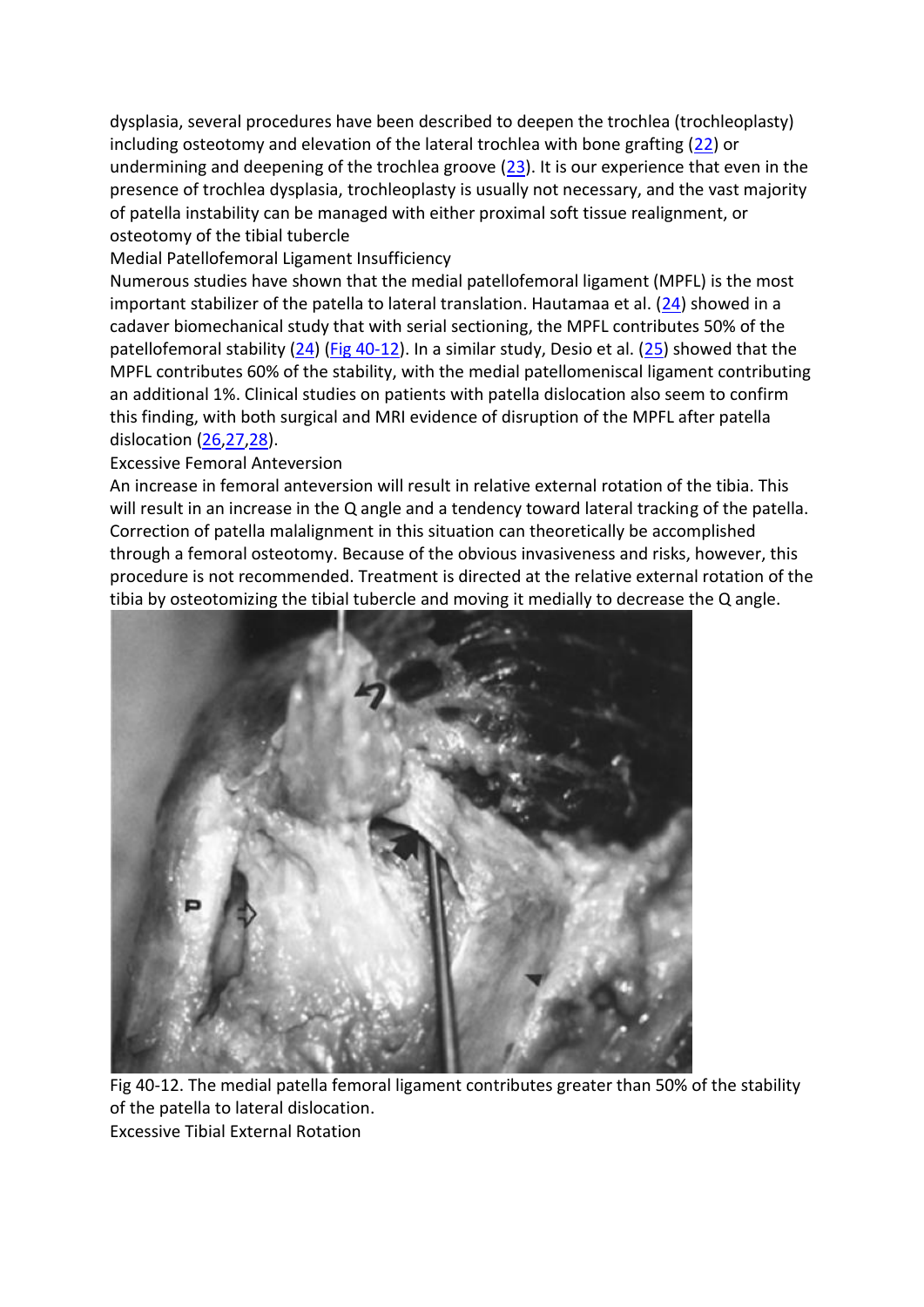Excessive external rotation of the tibia will result in lateral displacement of the tibial tubercle and an increased Q angle. When felt to be the cause of patella instability, this can be corrected by osteotomy and medialization of the tubercle.

Weak Vastus Medialis Obliquos

The VMO is a distinct muscle grouping of the vastus medialis that has a distinct nerve supply [\(29\)](https://musculoskeletalkey.com/patellar-problems-in-athletes/#R29-40) and whose fibers insert into the superior medial aspect of the patella at approximately 65 degrees to the longitudinal axis  $(16)$ . There can be anatomic variation on the insertion site to the patella. The more medial the insertion, the more of a medial stabilizing effect. A more superior insertion changes the force vector, providing less medial stabilizing force, and may be a contributor to lateral instability. Weakness of the VMO removes a significant dynamic stabilizing influence on the patella. Strengthening of this muscle is an important component of any rehabilitation program. The VMO contracts maximally in the terminal range of extension, and can be best strengthened with terminal, short-arc extension exercises.

## **Diagnosing Patellofemoral Problems**

Identifying the correct diagnosis is critical for the successful treatment of patella problems in the athlete. Typically, all patients complaining of anterior knee symptoms are lumped into a general category by physicians and therapists and treated with a standard, nonspecific, "patellofemoral" protocol. A careful history and physical examination is crucial before an effective focused and specific treatment plan can be initiated. History

There are important questions that must be asked when evaluating a patient with anterior knee complaints. Important questions along with some common examples are presented as follows.

- Location: Identifying the exact location of symptoms is critical. Inferior pain will suggest patella tendonitis, while proximal pain could indicate quadriceps tendonitis or a partial tear. Superficial pain may suggest prepatella bursitis, or bursal scarring, while deeper pain would suggest an intra-articular etiology such as chondromalacia, a chondral defect of the trochlea, osteochondritis dissecans (OCD) of the patella, or peripatella synovitis.
- Sports History: What activities bring on symptoms? Pain with twisting activities would suggest possible patella instability; pain on stair climbing would suggest chronic myofascial pain [chondromalacia patella (CMP)], and pain with jumping sports would suggest patella tendonitis. Pain with kneeling might suggest prepatella bursitis.
- Duration: Anterior knee pain since adolescence, particularly in a female athlete, would suggest a developmental tracking abnormality. Recent knee pain from a traumatic fall on the patella might suggest a patella chondral defect or occult fracture.
- Timing of Symptoms: Occurs only during repetitive prolonged activity [plica, iliotibial band syndrome (ITBS)]; worse with prolonged sitting? ("movie sign") (CMP); aggravated by stair climbing (CMP); pain immediately upon kneeling (prepatella bursa).
- Past History: A past history of Osgood Schlatters could indicate residual pain from a persistent ossicle at the tibial tubercle. A history of previous patella dislocation might indicate the presence of a loose body, chondral injury, and of course persistent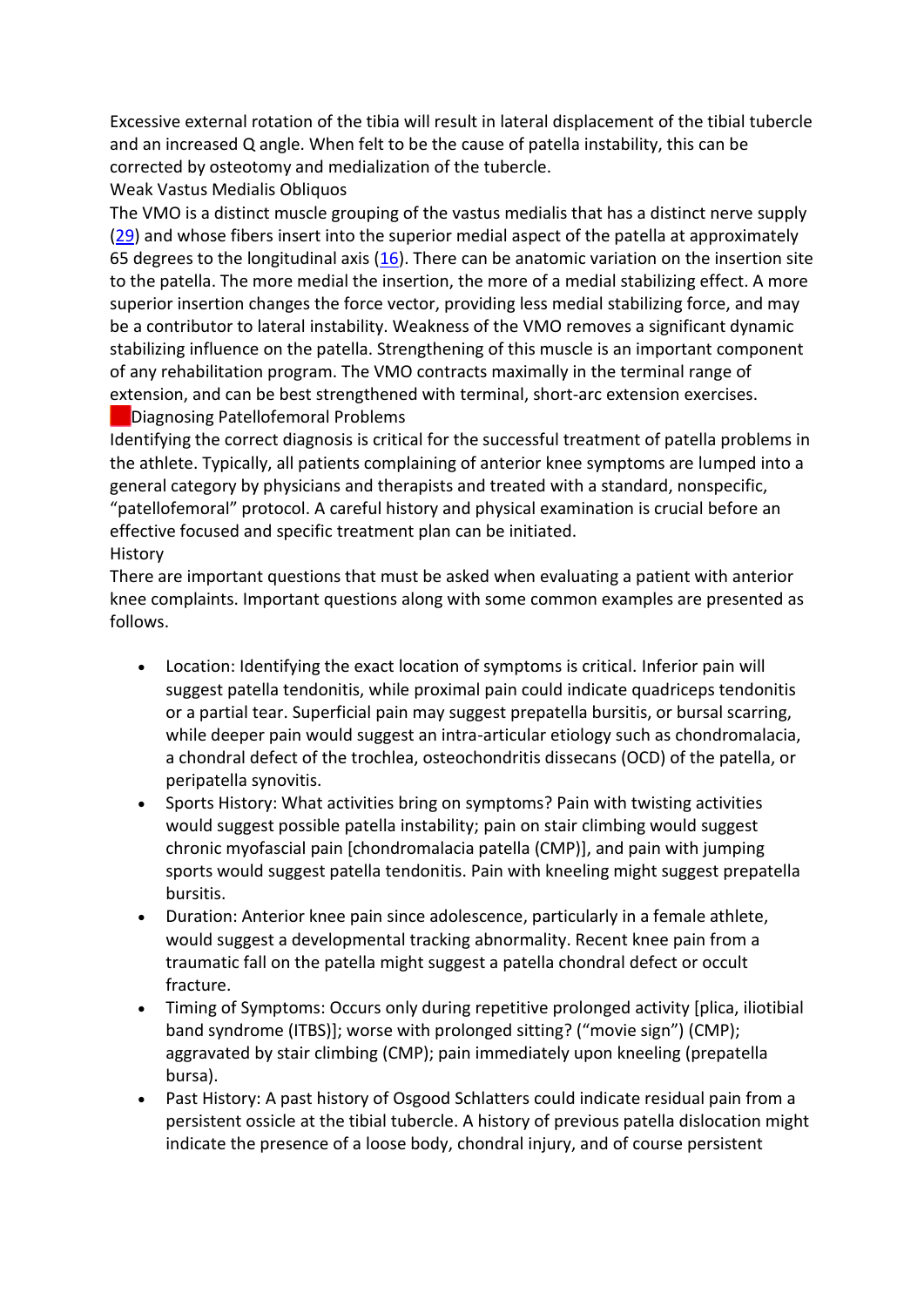instability. A history of previous knee surgery might suggest painful scar tissue, catching/rubbing of adhesive bands, or scarring of the retropatella fat pad.

- Occupation: Patients who work on their knees such as carpenters and carpet layers often develop prepatella scaring and chronic bursitis.
- Trauma history: Try to elicit past history of seemingly unrelated trauma, such as fractures, leg length discrepancy (overload patella due to asymmetry); angular/rotational deformity (affecting patella alignment); chronic atrophy (weak quadriceps affects patella tracking), blunt trauma, thickened plica; scar; muscular injury (myositis, ossificans, chronic atrophy).
- Sport-specific history: Has there been any change in the frequency or duration of sports activity, such as training errors (excessive increase in mileage causing overuse); recent decrease in sports activity causing atrophy; VMO weakness (any change in equipment used in the patient's sport); new running shoes; change in playing/running surface (concrete vs wood or grass). Is the patient a bicycle rider (cleat position that affects knee rotation and bike frame/seat position that affects PF force); abrupt increased running distance, speed, times per week; or jumping sports, (think of patella tendonitis from overload) [\(Fig 40-13\)](https://musculoskeletalkey.com/patellar-problems-in-athletes/#F13-40).

#### **Physical Examination**

The physical examination of the patella is the most important part of the diagnostic workup and unfortunately is rarely performed properly. The first step in the proper evaluation of a patient with anterior knee complaints is to insist that they undress and put on a gown so that a complete examination of the lower extremities can be performed. The knee is a "kinetic chain" and forces on the patella can be dramatically affected by anatomic derangements or asymmetries proximal or distal to the knee.





Fig 40-13. Improper bicycle and cleat positioning can cause patella femoral strain. A: Internal rotation of the cleat may cause strain to the lateral aspect of the patella femoral joint and the iliotibial band. B: External rotation of the cleat may cause strain to the medial aspect of the knee.

#### Standing Evaluation: Static

The patient must be asked to stand for the initial portion of the examination. Careful assessment of limb alignment and symmetry should be performed. This includes leg length assessment, pelvic balance, Q angle, varus-valgus alignment, knee recurvatum, flexion deformities, and foot position as it interacts with the floor during weight bearing [\(Fig 40-14\)](https://musculoskeletalkey.com/patellar-problems-in-athletes/#F14-40).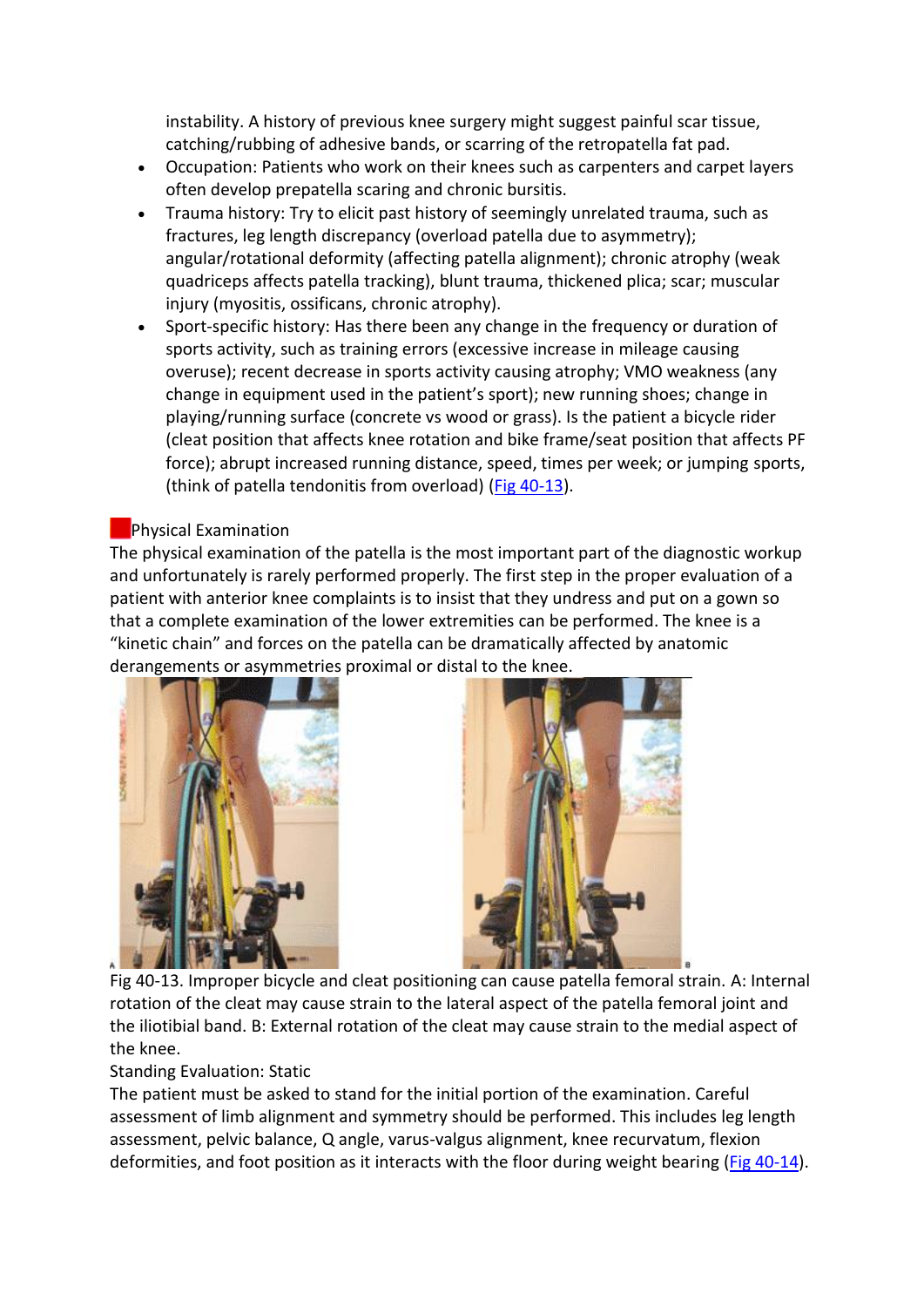



Fig 40-14. Standing evaluation with weight bearing is an important part of the patella examination. A: Patient demonstrating normal Q angle and alignment with normal foot pronation. B: Same patient showing increased Q angle and altered alignment as foot pronation is increased.

#### Limb Length

Limb length asymmetry can lead to excessive force on the anterior knee and is a common source of knee pain in runners due to the repetitive loading involved in this sport. Studies indicate that an asymmetry of up to 1 cm may be normal, but even subtle amounts of asymmetry may lead to problems in runners.

#### Alignment

Increased valgus knee angulation results in an increase in Q angle and can result in increased pressure on the lateral patella facet. Excessive varus may lead to medial joint overload and possible medial patella plica irritation. ITBS may be more common due to increased tension on the lateral aspect of the knee.

Recurvatum may cause anterior mensical abutment syndrome which can cause pain just medical to the medial border of the patella tendon [\(30\)](https://musculoskeletalkey.com/patellar-problems-in-athletes/#R30-40). In addition recurvatum may indicate generalized ligamentous laxity and suggest a patella tracking abnormality.

A flexion deformity causes the patella to be fixed in the trochlea even in the heel strike phase of running resulting in excessive P/F pressure and chondral breakdown.

Measure leg length by assessing pelvic symmetry. A leg length discrepancy will cause an elevated hemi pelvis, a secondary flexible scoliosis, and may be a cause of knee pain in repetitive loading sports, particularly running.

Foot Position: The Role of Orthotics in Treating Patellofemoral Syndrome Pronation

Excessive pronation of the foot leads to increased valgus of the knee and is thought to be one of the reasons why hyperpronation can cause patellofemoral pain [\(31](https://musculoskeletalkey.com/patellar-problems-in-athletes/#R31-40)[,32](https://musculoskeletalkey.com/patellar-problems-in-athletes/#R32-40)[,33,](https://musculoskeletalkey.com/patellar-problems-in-athletes/#R33-40)[34\)](https://musculoskeletalkey.com/patellar-problems-in-athletes/#R34-40) [\(Fig 40-](https://musculoskeletalkey.com/patellar-problems-in-athletes/#F15-40) [15\)](https://musculoskeletalkey.com/patellar-problems-in-athletes/#F15-40). Authors have also suggested that prolonged pronation leads to external tibial rotation and thus increases the Q angle through this mechanism  $(33,34)$  $(33,34)$ . To the contrary, however, other researchers believe that hyperpronation results in internal rotation of the tibia which would actually decrease the Q angle. Tiberio [\(35\)](https://musculoskeletalkey.com/patellar-problems-in-athletes/#R35-40) has explained this discrepancy by suggesting that prolonged internal rotation of the tibia leads to compensatory internal rotation of the femur, which results in a secondary, relative increase in lateral tracking of the patella. This theory was also felt to be most plausible by Sims and Cavanagh [\(36\)](https://musculoskeletalkey.com/patellar-problems-in-athletes/#R36-40). Another contributing factor is the effect of quadriceps activity during pronation. Electromyographic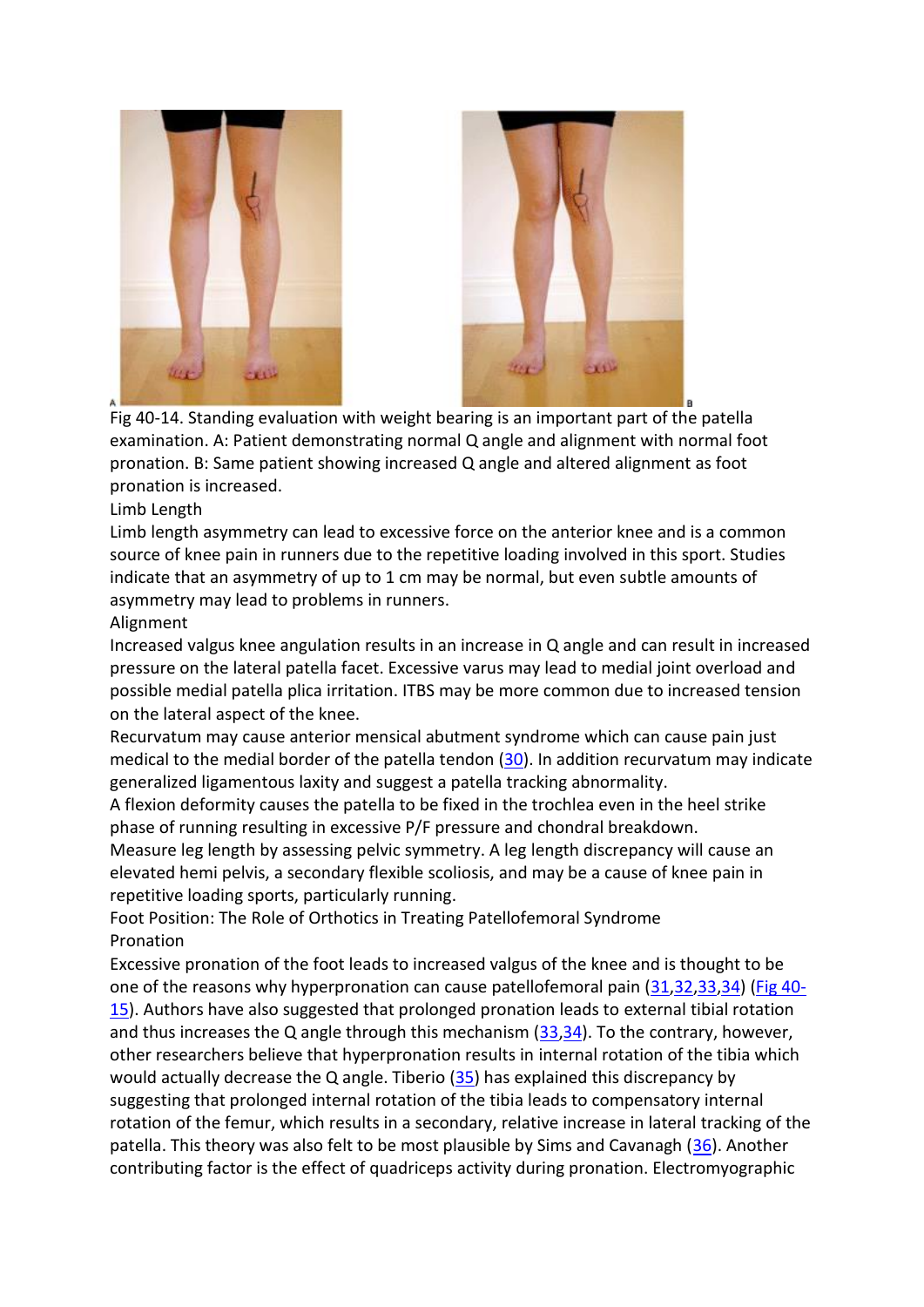data show that the quadriceps begin contracting prior to heel strike and continue firing well into midstance, overlapping with the pronation phase of the gait cycle [\(37\)](https://musculoskeletalkey.com/patellar-problems-in-athletes/#R37-40). The combination of the lateral tracking caused by pronation along with the increased patella compression associated with the increased quadriceps activity associated with the pronation phase of gait may best explain the deleterious effects of pronation in runners.



Fig 40-15. Excessive foot pronation can contribute to patella femoral pain. Use of Orthotics

Assuming that a relationship exists between excessive pronation and patellofemoral pain, the next controversy addresses the benefit of orthotics in controlling pronation and relieving patella femoral symptoms. A number of studies support the use of orthotics to alter lower extremity mechanics [\(38](https://musculoskeletalkey.com/patellar-problems-in-athletes/#R38-40)[,39,](https://musculoskeletalkey.com/patellar-problems-in-athletes/#R39-40)[40\)](https://musculoskeletalkey.com/patellar-problems-in-athletes/#R40-40). James et al. [\(41\)](https://musculoskeletalkey.com/patellar-problems-in-athletes/#R41-40) demonstrated that an orthosis corrects pronation in the injured foot to close to that of a normal foot without an orthosis. Other studies have shown that mean pronation is reduced by a modest 2.5 degrees with the use of rigid orthotics, and only 1 to 2 degrees with semirigid devices [\(31](https://musculoskeletalkey.com/patellar-problems-in-athletes/#R31-40)[,42,](https://musculoskeletalkey.com/patellar-problems-in-athletes/#R42-40)[43](https://musculoskeletalkey.com/patellar-problems-in-athletes/#R43-40)[,44\)](https://musculoskeletalkey.com/patellar-problems-in-athletes/#R44-40). Soft orthotics may not alter maximal pronation at all  $(43)$ , although other studies suggest that they do [\(45,](https://musculoskeletalkey.com/patellar-problems-in-athletes/#R45-40)[46\)](https://musculoskeletalkey.com/patellar-problems-in-athletes/#R46-40). Soft and semirigid orthotics may actually work by controlling maximal velocity of pronation rather than maximal degree of pronation  $(43)$ . Although these studies suggest that correction of pronation is possible with an orthotic and that patella pain appears to be relieved by orthotic use in pronation runners, the complete scientific explanation for this effect is still lacking.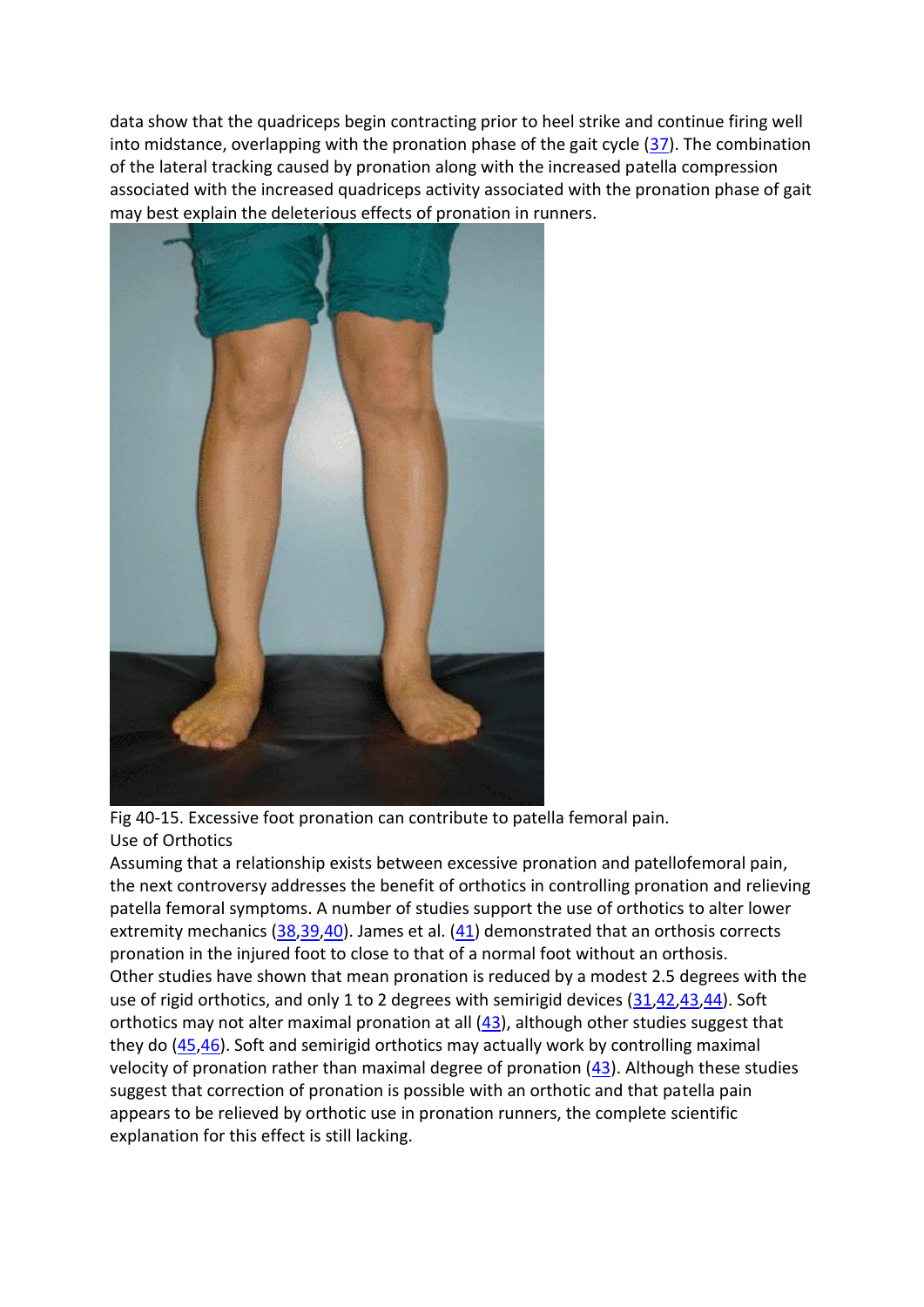The scientific explanation for the association of pronation and patellofemoral pain remains vague; however, the clinical relationship of these two entities is supported by a number of studies.

Lutter [\(38\)](https://musculoskeletalkey.com/patellar-problems-in-athletes/#R38-40) found that 77% of knee injuries in runners were associated with an abnormal foot position, of which 43% were hyperpronation. Of those runners with pronation related injuries, 28% had symptoms involving the patella, 15% had medial joint pain, and 57% had diffuse medial knee pain. Gross et al. [\(47\)](https://musculoskeletalkey.com/patellar-problems-in-athletes/#R47-40) interviewed 347 runners of whom 12.6% had patellofemoral symptoms. Although data were not presented on the degree of pronation in these patients, 78% reported improvement of other with the use of orthotics. Similar benefits of orthotics have been reported by other authors  $(48)$ .

More recent studies continue to support the benefit of orthotics to address patellofemoral pain ( $Fig 40-16$ ). Gross and Foxworth ( $49$ ) have suggested that patients with patellofemoral pain may benefit from foot orthoses if they also demonstrate signs of excessive foot pronation and/or a lower-extremity alignment profile that includes excessive lowerextremity internal rotation during weight bearing and increased Q angle. The mechanism for foot orthoses having a positive effect on pain and function for these patients may include a reduction in internal rotation of the lower extremity; a reduction in Q angle; reduced laterally directed soft tissue forces from the patellar tendon, the quadriceps tendon, and the iliotibial band; and reduced patellofemoral contact pressures and altered patellofemoral contact pressure mapping. Kuhn et al. [\(50\)](https://musculoskeletalkey.com/patellar-problems-in-athletes/#R50-40) have shown that custom flexible orthotics can correct the Q angle in male subjects with hyperpronation. Saxena and Haddad  $(51)$  found that 76% of patients with chondromalacia and patellofemoral syndrome had significant improvement in pain after treatment with semirigid orthotics.



Fig 40-16. Orthotics may benefit patients with a combination of foot pronation and patella femoral symptoms.

In summary, there appears to be satisfactory evidence to implicate hyperpronation as a cause of patellofemoral pain; however, one needs to consider other causes of pain before attributing symptoms to pronation alone. In combination with other treatments, we support the judicious use of semirigid orthotics in hyperpronators to relieve patellofemoral pain, and we have had success in our own clinical practice with this approach.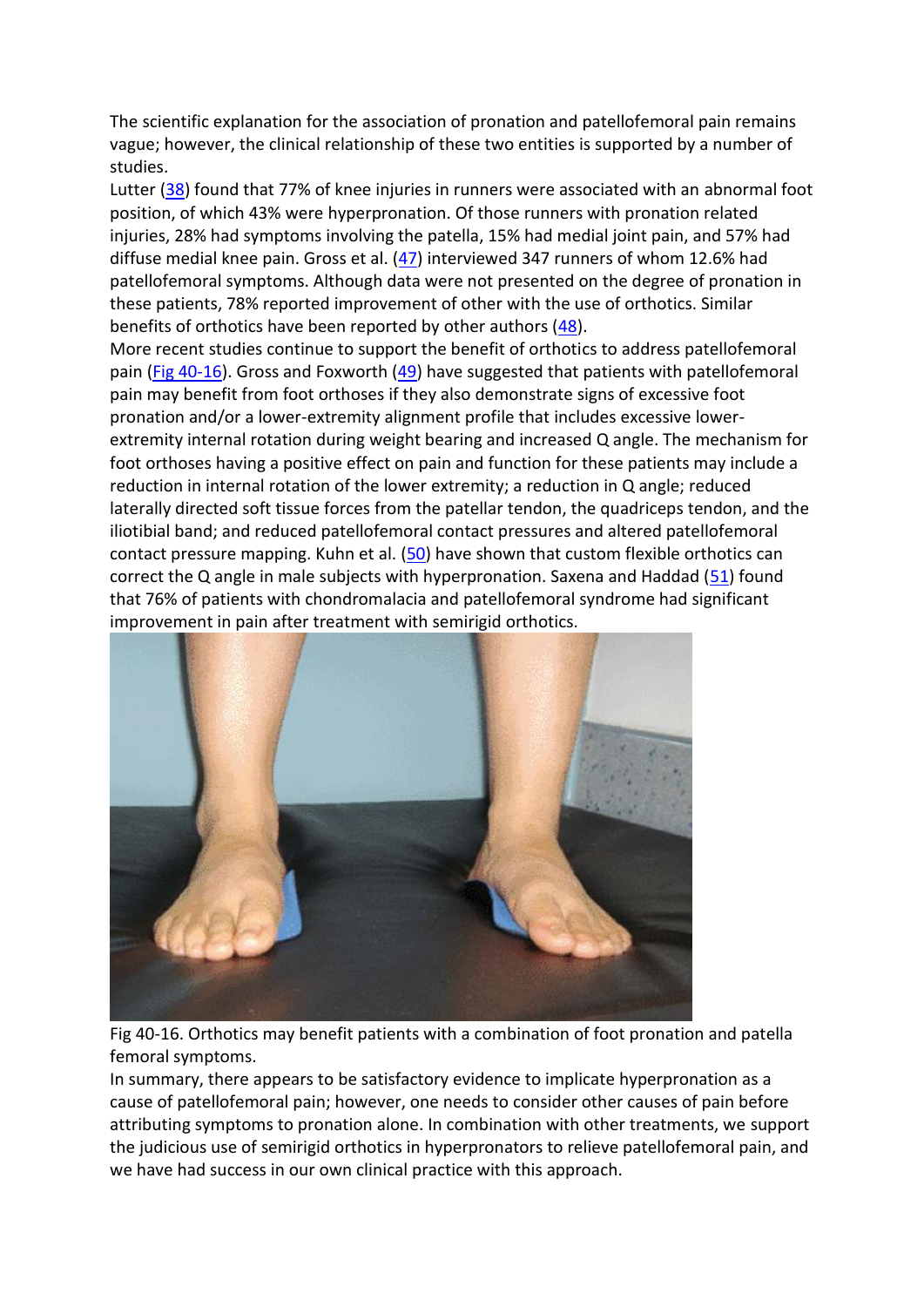### Bracing for Patellofemoral Pain

The benefit of bracing for PF pain and instability is controversial; however, there appears to be good evidence that bracing improves pain for patients with patellofemoral syndrome, even if the brace does not appear to alter the biomechanical load on the patella [\(52\)](https://musculoskeletalkey.com/patellar-problems-in-athletes/#R52-40) [\(Fig 40-](https://musculoskeletalkey.com/patellar-problems-in-athletes/#F17-40) [17\)](https://musculoskeletalkey.com/patellar-problems-in-athletes/#F17-40). Another elegant study using dynamic MRI imaging has shown that at least one type of patella brace can objectively improve patella tracking [\(53\)](https://musculoskeletalkey.com/patellar-problems-in-athletes/#R53-40). Another interesting study showed that a patella brace could be used prophylactically to prevent patella pain in patients embarking on a rigorous training program [\(54\)](https://musculoskeletalkey.com/patellar-problems-in-athletes/#R54-40).



Fig 40-17. Patella bracing appears to benefit some patients with patella femoral pain. Standing Evaluation: DYNAMIC

- Single leg loading
- Stresses P/F joint (Pain, crepitus)
- Step up / step down

Several simple stress tests can be performed in the office to elicit PF symptoms and confirm a diagnosis of chondromalacia or PF compression syndrome. Have the patient stand on the affected leg and perform a single leg 30-degree knee bend with the examiners hand resting gently on the patella [\(Fig 40-18\)](https://musculoskeletalkey.com/patellar-problems-in-athletes/#F18-40). In the presence of chondromalacia, crepitus will be audible as well as palpable. With PF compression syndrome, pain may be elicited with this maneuver in the absence of crepitus. Another version of this stress test is to have the patient step down slowly from a step stool. Eccentric loading of the trailing leg will usually result in pain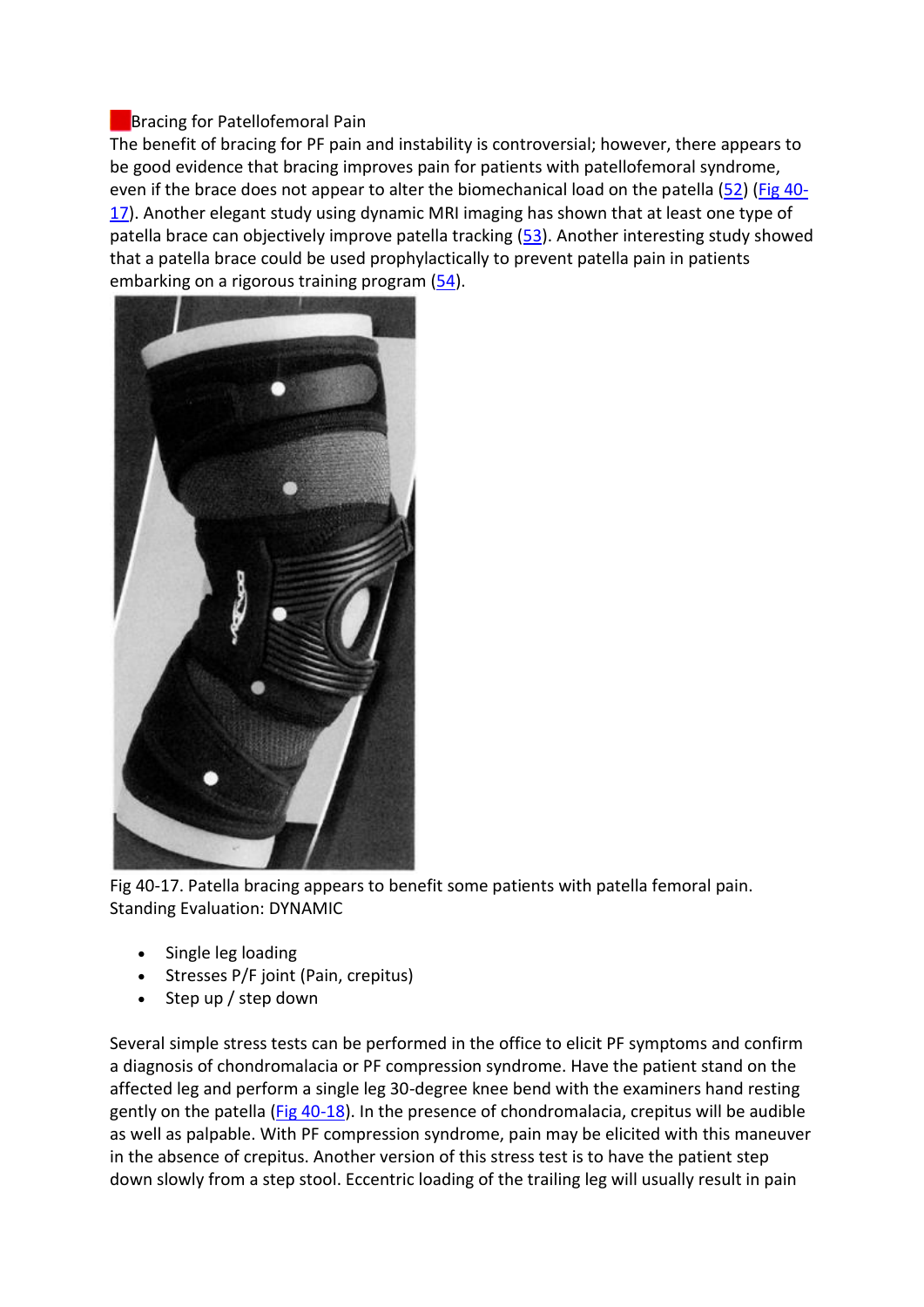and crepitus. Concentric loading with a step up maneuver is somewhat less reliable. Unlike meniscal pain, patellofemoral symptoms will usually decrease with deep squatting as the patella disengages from the trochlea in maximal flexion. Seated Evaluation:

- Active ROM
- Seated Q angle



Fig 40-18. Single leg loading is a good stress test for patella femoral compression syndrome and chondromalacia.

Seated evaluation is performed next. Have the patient sit with their legs over the edge of the examination table. Measure the seated "Q" angle, which some authors find more reliable than in the supine position. Have the patient actively extend the knee and evaluate for a "J" sign (a terminal lateral tracking of the patella as the knee approaches full extension). Palpate the patella once again for crepitus with active knee extension. This may be caused by articular cartilage irregularity similar to the crepitus elicited during single knee loading, or occasionally by lateral compression and pinching of synovium between the patella and lateral trochlea edge, resulting in "synovial crepitus" and pain that is localized laterally. With the patient in the seated position, the examiner should passively flex and extend the knee while palpating along the edge of the medial femoral condyle to evaluate for a symptomatic painful plica [\(Fig 40-19\)](https://musculoskeletalkey.com/patellar-problems-in-athletes/#F19-40).

Supine Evaluation: Passive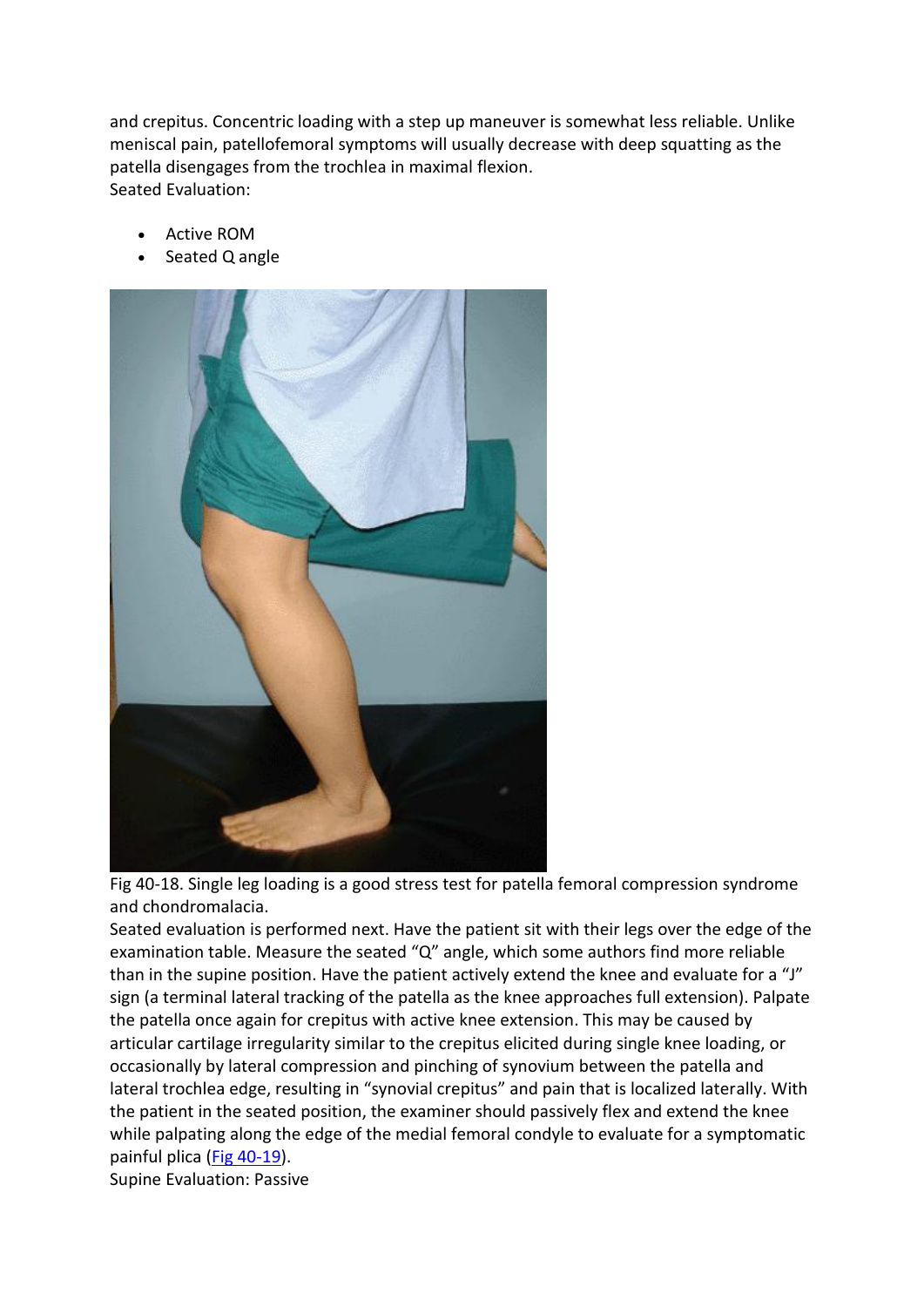- **Inspection**
- Q angle
- Swelling
- Effusion
- Old scars
- Osgood Schlatters
- Passive Rom (including hyperextension vs opp knee !!!)

Now have the patient lay supine. Measure the Q angle in this position. Measure leg length again from the anterior superior iliac spine (ASIS) to the medial mallelolus. Compare this to the standing assessment to determine if a true leg length discrepancy exists. Although standing assessment of leg length may be confused by associated scoliosis, muscular spasm, and posture, supine evaluation tends to eliminate the influence of these factors.



Fig 40-19. Careful examination may reveal a thickened painful plica snapping over the edge of the medial femoral condyle.

The knee should then be examined for a joint effusion. A fluid wave will indicate a small effusion (20 cc) while a bollatabel patella will suggest a more significant effusion [\(2](https://musculoskeletalkey.com/patellar-problems-in-athletes/#R2-40)[,6](https://musculoskeletalkey.com/patellar-problems-in-athletes/#R6-40)[,11,](https://musculoskeletalkey.com/patellar-problems-in-athletes/#R11-40)[48](https://musculoskeletalkey.com/patellar-problems-in-athletes/#R48-40)[,55](https://musculoskeletalkey.com/patellar-problems-in-athletes/#R55-40)[,56,](https://musculoskeletalkey.com/patellar-problems-in-athletes/#R56-40)[57,](https://musculoskeletalkey.com/patellar-problems-in-athletes/#R57-40)[58](https://musculoskeletalkey.com/patellar-problems-in-athletes/#R58-40)[,59](https://musculoskeletalkey.com/patellar-problems-in-athletes/#R59-40)[,60](https://musculoskeletalkey.com/patellar-problems-in-athletes/#R60-40)[,61\)](https://musculoskeletalkey.com/patellar-problems-in-athletes/#R61-40).

Careful evaluation should be made of the prepatella tissues. Acute prepatella bursitis is easy to diagnose with swelling warmth and occasional erythema. A more subtle cause of prepatella symptoms may be due to scarring to the prepatella bursa resulting in thickened